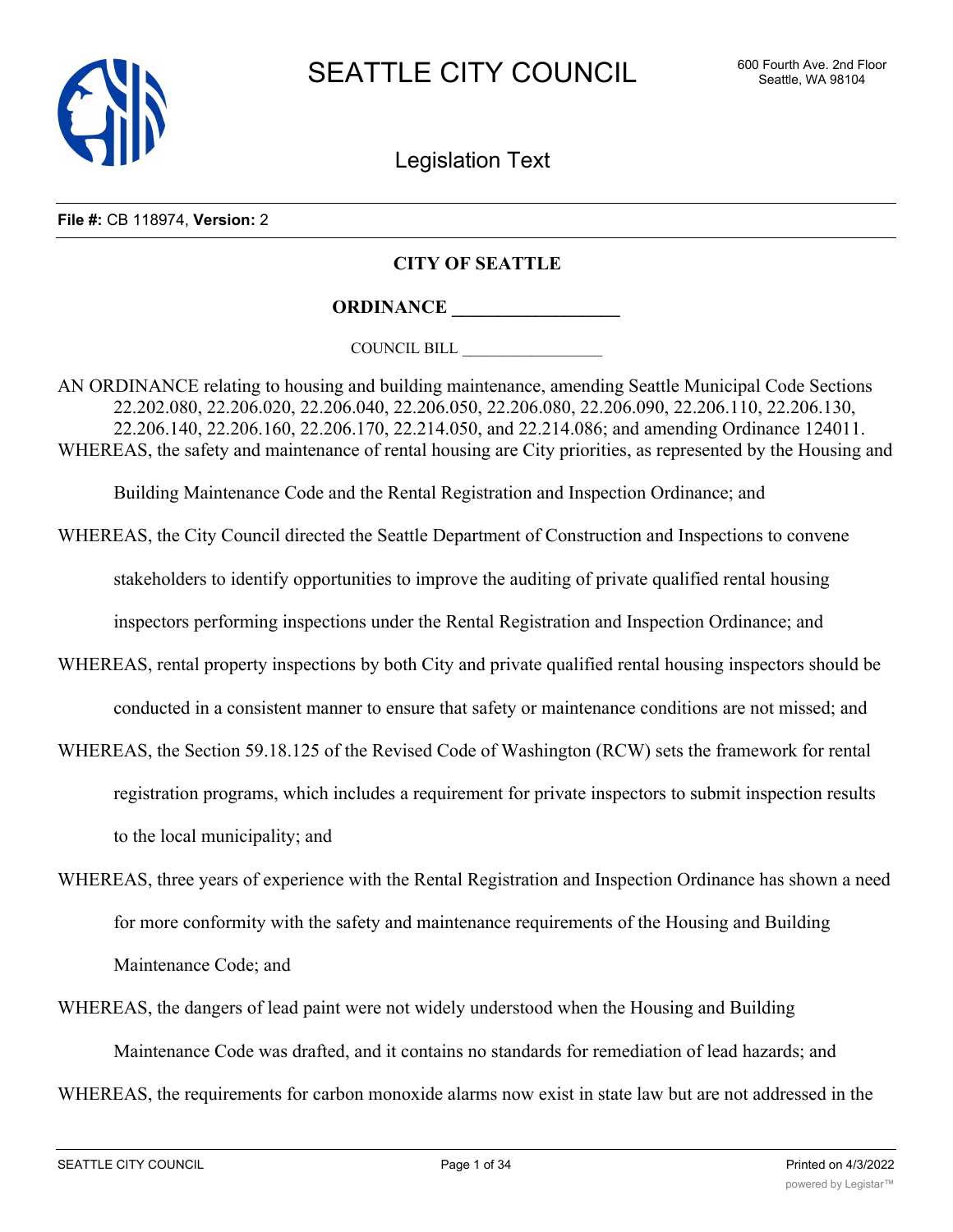Housing and Building Maintenance Code, and requirements for smoke detectors have become more stringent; and

WHEREAS, many other provisions relating to housing safety and security have not been significantly updated in the Housing and Building Maintenance Code since 1987, and building and residential code standards have changed during that time period, making many standards and references out of date; NOW,

THEREFORE,

# **BE IT ORDAINED BY THE CITY OF SEATTLE AS FOLLOWS:**

Section 1. Section 22.202.080 of the Seattle Municipal Code, last amended by Ordinance 125054, is amended as follows:

### **22.202.080 Documentation of notices**

All written notices required by Chapters 22.200 through 22.208 to be provided to or served on tenants by property owners, or on property owners by tenants, shall be documented in such a manner as to confirm the date on which the notice was received. The use of email is allowed for written notices required under ((Section )) subsections 22.206.180.J.1, 22.206.180.J.2, and 22.206.180.J.3.

Section 2. Section 22.206.020 of the Seattle Municipal Code, last amended by Ordinance 115671, is amended as follows:

### **22.206.020 Floor area ((.))**

A. Every dwelling unit shall have at least one  $((+))$  habitable room, which shall have not less than ((one hundred twenty  $(120)$ ))  $120$  square feet of floor area.

B. No habitable room except a kitchen may be less than  $((\text{seven feet}(\mathcal{T})))$  7 feet in any floor dimension.

C. Every room used for sleeping purposes, including an SRO unit, shall have not less than (( seventy (70))) 70 square feet of floor area. Every room, except an SRO unit, which is used for both cooking and living or both living and sleeping quarters shall have a floor area of not less than ((one hundred thirty (130)))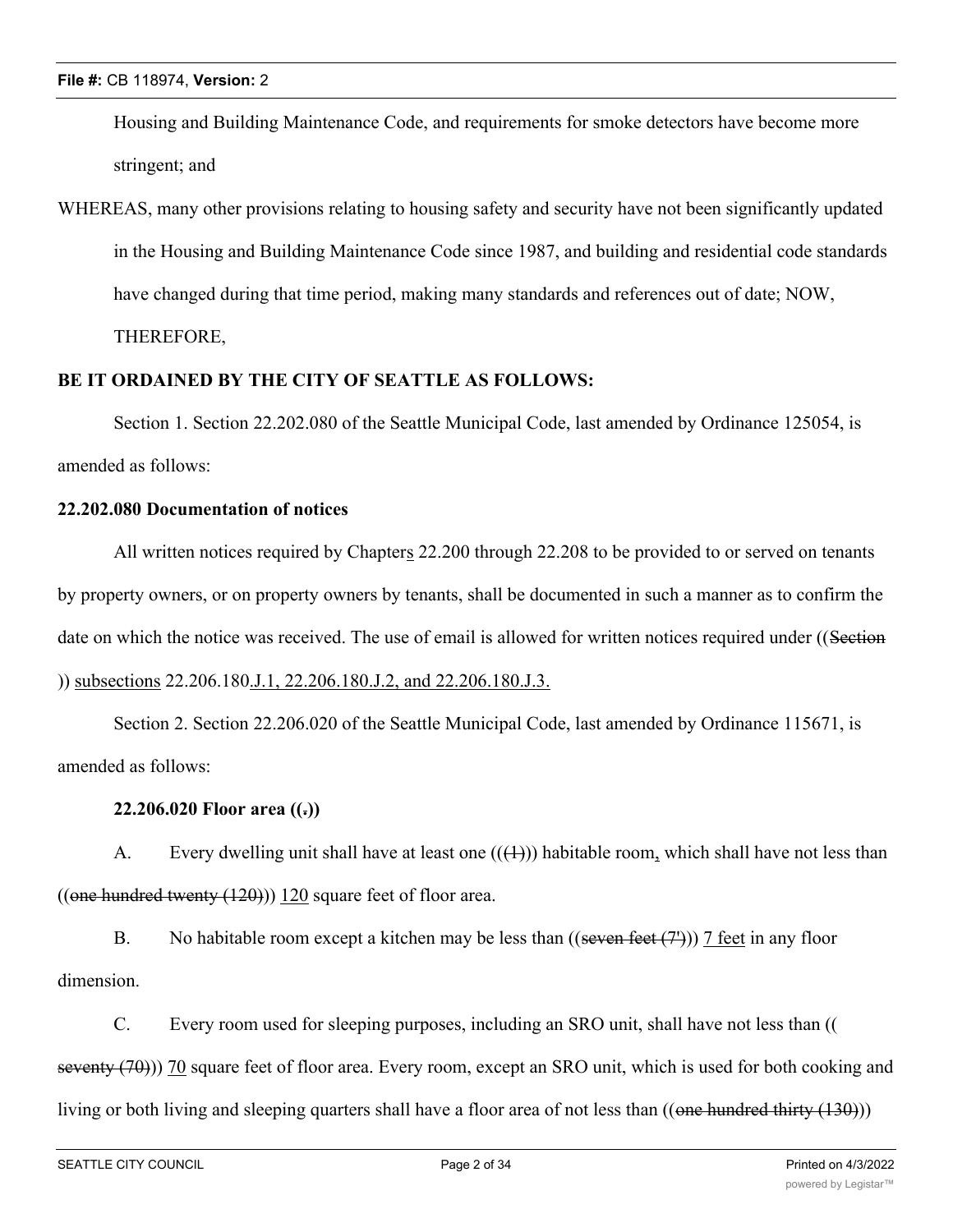130 square feet if used or intended to be used by only one  $((+))$  occupant, or of not less than ((one hundred fifty (150))) 150 square feet if used or intended to be used by two  $((2))$  occupants. Where more than two  $((2)$ )) persons occupy a room used for sleeping purposes, the required floor area shall be increased at the rate of (( fifty  $(50)$ )) 50 square feet for each occupant in excess of two  $((2))$ .

D. In a dormitory, minimum floor area shall be  $((sixty (60)))$  60 square feet per single or double bunk, and aisles not less than  $((there feet (3')))$  3 feet in width shall be provided between the sides of bunks and from every bunk to an exit. The requirements of this subparagraph shall not apply to SRO units.

E. The required floor area square footage of all dwelling units, dormitories, and SRO units shall not include built-in equipment which extends from the floor to  $((\text{thirty inches } (30^{\circ}))$ ) 30 inches above the floor, including but not limited to wardrobes, cabinets, and kitchen sinks or appliances.

Section 3. Section 22.206.040 of the Seattle Municipal Code, last amended by Ordinance 123546, is amended as follows:

### **22.206.040 Light and ventilation**

A. Every habitable room in a housing unit shall have a window or windows providing natural light with an area of not less than 8 percent of the floor area of the room, but in no event shall such area be less than 10 square feet; provided, that an approved system of artificial light compliant with current Seattle Building Code standards may be used in lieu of the window or windows required ((in kitchens)) by this section.

B. Every habitable room in a housing unit and every laundry room shall have natural ventilation from an exterior opening with an area ((not less than two and one-half percent  $(2.5\%)$ )) measuring at least 4 percent of the floor area of the room ((but in no event less than two and one-half  $(2\frac{1}{2})$  square feet)). In lieu of required exterior openings for natural ventilation in all habitable rooms and in laundry rooms, a mechanical ventilating system may be provided. Such system shall comply with the requirements of the Seattle Energy Code in effect on the date of installation and applicable requirements of the Mechanical Code.

C. Every bathroom and water closet compartment shall be provided with natural ventilation by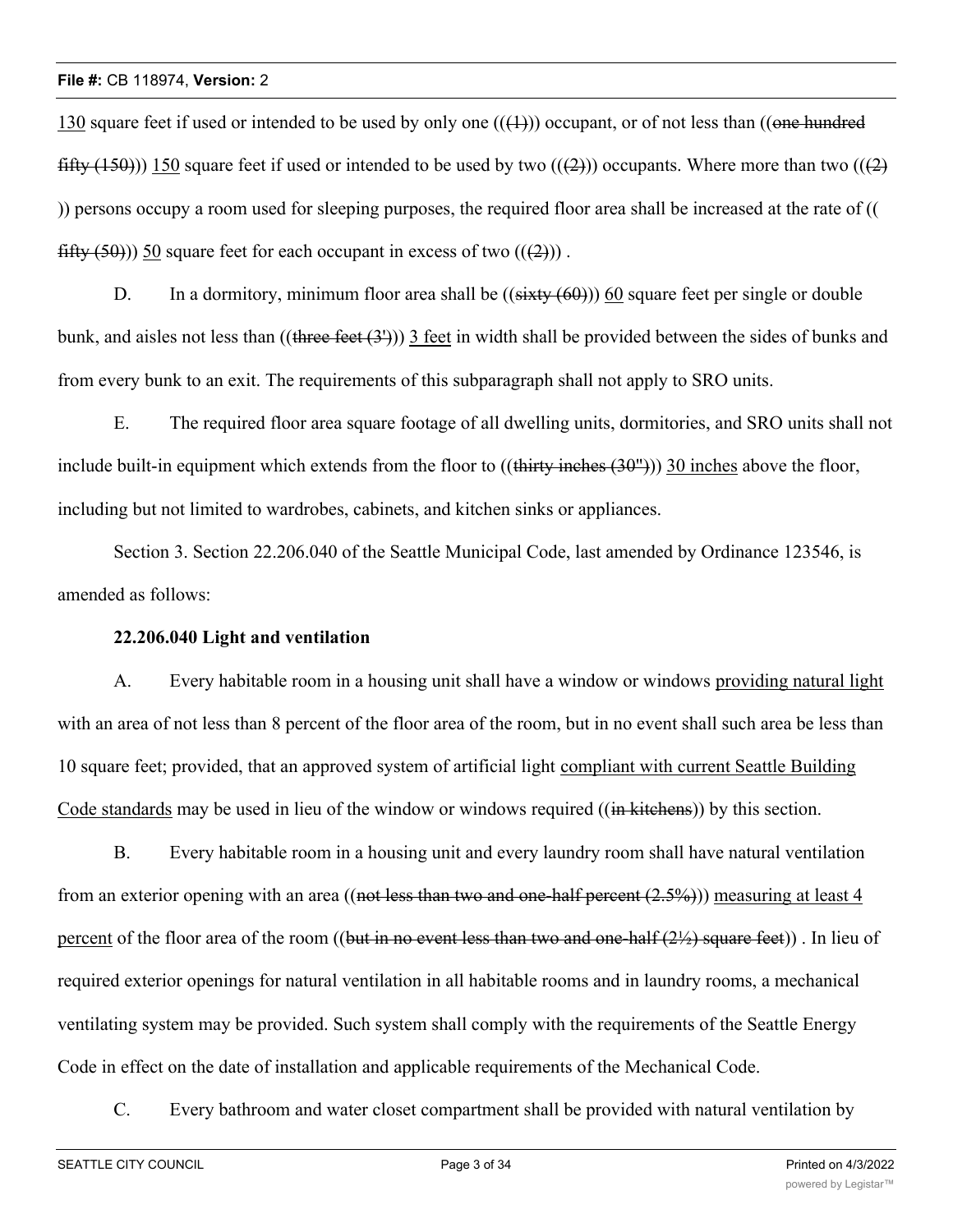means of exterior openings with an area not less than five percent  $((5\%)$ ) of the floor area of the room, but in no event shall such area be less than  $((one and one half (1/2)))$  1.5 square feet; provided, that in lieu of required exterior openings for natural ventilation, a mechanical ventilating system or vent shafts may be provided. Such system shall comply with the requirements of the Seattle Energy Code in effect on the date of installation and applicable requirements of the Seattle Mechanical Code. If a mechanical ventilation system is provided in laundry rooms or similar rooms, it shall be connected to the outside.

D. For the purpose of determining light and ventilation requirements, any room may be considered a portion of an adjoining room if  $((one-half (2))$  1/2 of the area of the common wall is open and unobstructed and provides an opening of not less than  $((one-tenth (1/10)))$  1/10 of the floor area of the interior room or  $(($ twenty-five  $(25)$ )) 25 square feet, whichever is greater.

E. Required exterior openings for natural light or natural ventilation shall open directly onto a street or public alley, or a yard or court adjacent to the required exterior opening; provided, that required exterior openings may open onto a roofed porch where the porch:

1. Abuts a street, yard, or court; and

2. Has a ceiling height of not less than  $((six feet, eight inches (6'8''))$  6 feet, 8 inches; and

3. Is at least ((sixty-five percent (65%))) 65 percent open and unobstructed for its length, or is open at both ends.

F. Every yard, court, street, or alley having required windows facing thereon shall be not less than  $((there feet (3')))$  3 feet in width and unobstructed to the sky.

Section 4. Section 22.206.050 of the Seattle Municipal Code, last amended by Ordinance 115671, is amended as follows:

### **22.206.050 Sanitation**

A. Dwelling Units. Every dwelling unit shall contain a toilet, a ((lavatory)) bathroom sink, and a bathtub or shower in a separate room or rooms which shall be accessible from inside the dwelling unit. The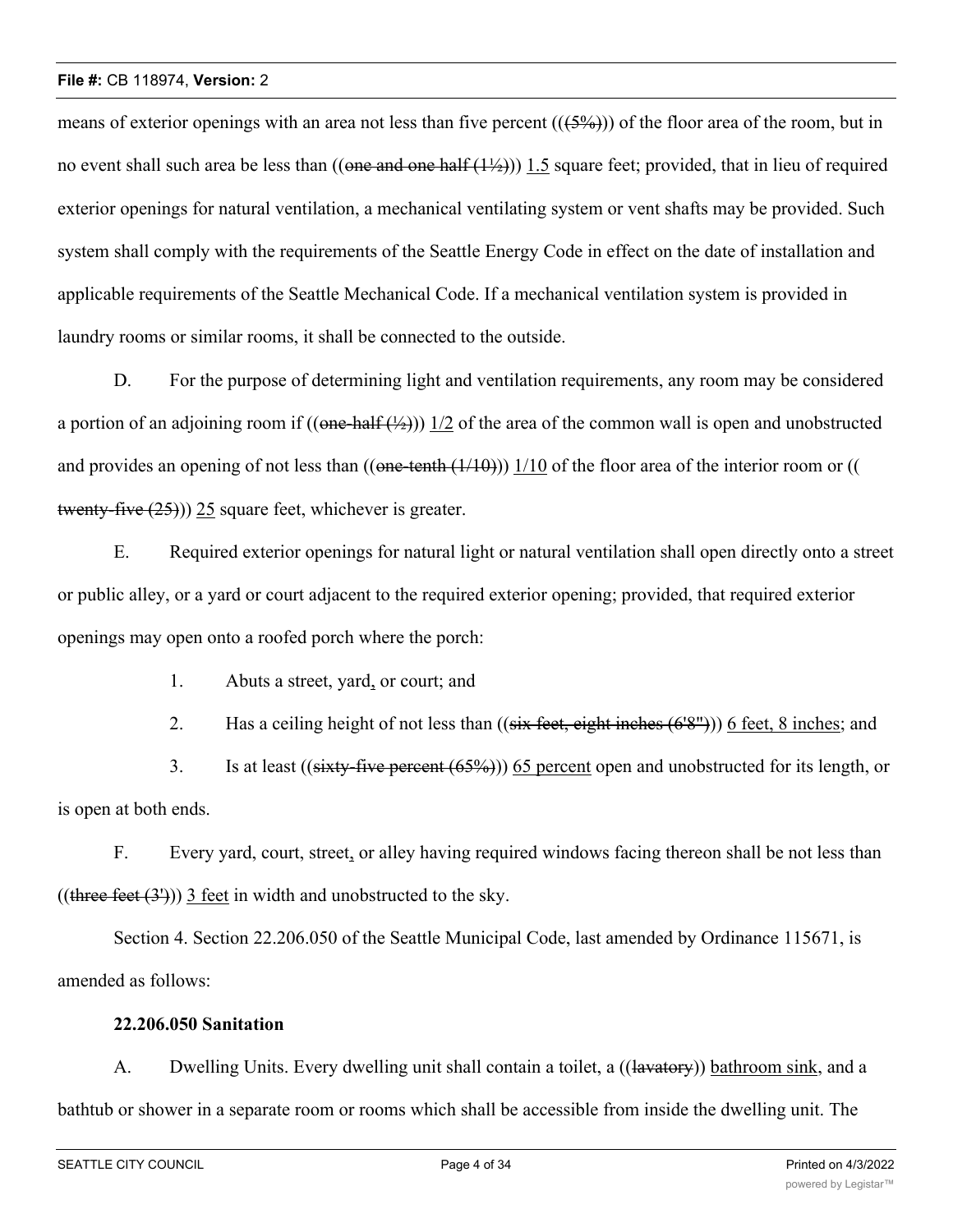only access from a bedroom to the only bathroom shall not be through another bedroom. No toilet shall be located in any room or space used for the preparation of food, nor shall a room containing a toilet open directly into any such room or space unless the toilet room has a tight-fitting door.

B. Hotels. Every hotel that does not provide private toilets, ((lavatories)) bathroom sinks, bathtubs, or showers shall have on each floor, accessible from a public hallway, at least one  $((+))$ ) toilet, one  $((+))$ ) (( lavatory)) bathroom sink, and one  $((+))$  bathtub with shower or one  $((+))$  separate shower for each ten  $((+0)$ )) occupants or portion thereof. For each additional ten  $((10))$  occupants, or portion thereof, an additional one  $((+))$ ) toilet, one  $((+))$  lavatory) bathroom sink, and one  $((+))$  bathtub with shower or separate shower accessible from a public hallway shall be provided.

C. Other Buildings. Every building, other than a hotel, containing housing units that do not have private toilets, ((lavatories)) bathroom sinks, and bathtubs or showers shall contain at least one (( $(1)$ )) toilet, one  $((+))$  ((lavatory)) bathroom sink, and one  $((+))$  bathtub or shower, accessible from a public hallway, for each eight  $((8))$  occupants or portion thereof. On floors with fewer than eight  $((8))$  housing units, the required sanitary facilities may be provided on an adjacent floor if the floor on which facilities are provided is directly and readily accessible to such occupants and if such use does not cause the facilities to be used by a total of more than eight  $((\cancel{8}))$  persons.

D. Kitchens. Every dwelling unit shall have a kitchen. Every kitchen shall have an approved kitchen sink with at least 30 inches of floor space in front, hot and cold running water, counter work-space, and cabinets for storage of cooking utensils and dishes. A kitchen shall also have approved cooking appliances and refrigeration facilities or adequate space and approved gas or electric hookups for their installation. All cooking appliances and refrigeration facilities shall be maintained in a safe and good working condition by the owner or furnisher of the appliance. Unapproved cooking appliances shall be prohibited. Splash backs and countertops shall have an impervious surface.

E. Fixtures. All plumbing fixtures shall be trapped and vented and connected to an approved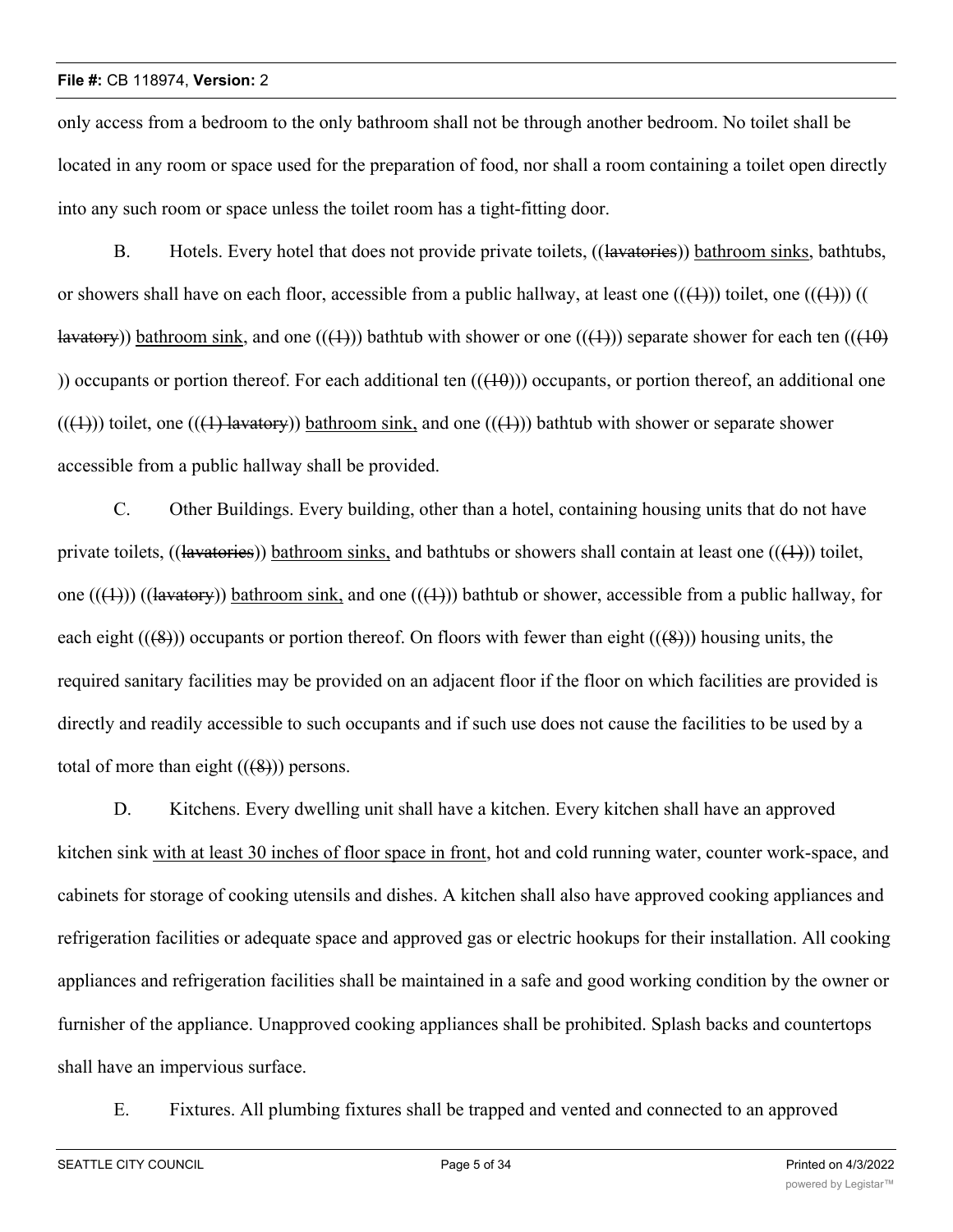sanitary sewer or to an approved private sewage disposal system. All toilets shall be flush type and in good working order. Every discharge opening of the spout of a water supply outflow (faucet) shall be not less than ((  $one$  inch (one"))) 1 inch above the flood rim of the fixture into which it discharges.

F. Water Supply. There shall be an approved system of water supply, providing both hot and cold running water. Hot water for the required kitchen sink, ((lavatory)) bathroom sink, and bathtub or shower shall be provided at a temperature of not less than  $((one hundred))$  100 degrees Fahrenheit  $(((100^{\circ} \text{F})))$  at all times at the fixture outlet, to be attained within approximately two  $((2))$  minutes after opening the fixture outlet. Prior to a new tenant occupying of a housing unit in which hot water is supplied from an accessible, individual water heater, the water heater shall be set by the owner at a temperature not higher than ((one hundred twenty)) 120 degrees Fahrenheit (( $(120^{\circ} \text{F.})$ )) or the minimum setting on any water heater which cannot be set at (( $\theta$ ne hundred twenty) 120 degrees Fahrenheit  $(((120^{\circ} \text{F.})))$ ; provided, that buildings, other than one- and two-family dwellings, in which hot water is supplied by a central water-heater system need not comply with this requirement.

G. Maintenance. All sanitary facilities, fixtures, equipment, structures, and premises, including gas piping and temperature pressure relief valves, shall be maintained in a safe and sanitary condition, and in good working order.

H. Fuel Shutoff Valves. An approved accessible shutoff valve shall be installed in the fuel-supply piping outside of each appliance and ahead of the union connection thereto, and in addition to any valve on the appliance. Shutoff valves shall be within  $((\text{three feet}(3^{\circ}))$  3 feet of the appliance. Shutoff valves may be located immediately adjacent to and inside or under an appliance when placed in an accessible and protected location and when such appliance may be removed without removal of the shutoff valve.

Section 5. Subchapter II of Chapter 22.206 of the Seattle Municipal Code is amended as follows:

# **Subchapter II Minimum Structural and Maintenance Standards**

\* \* \*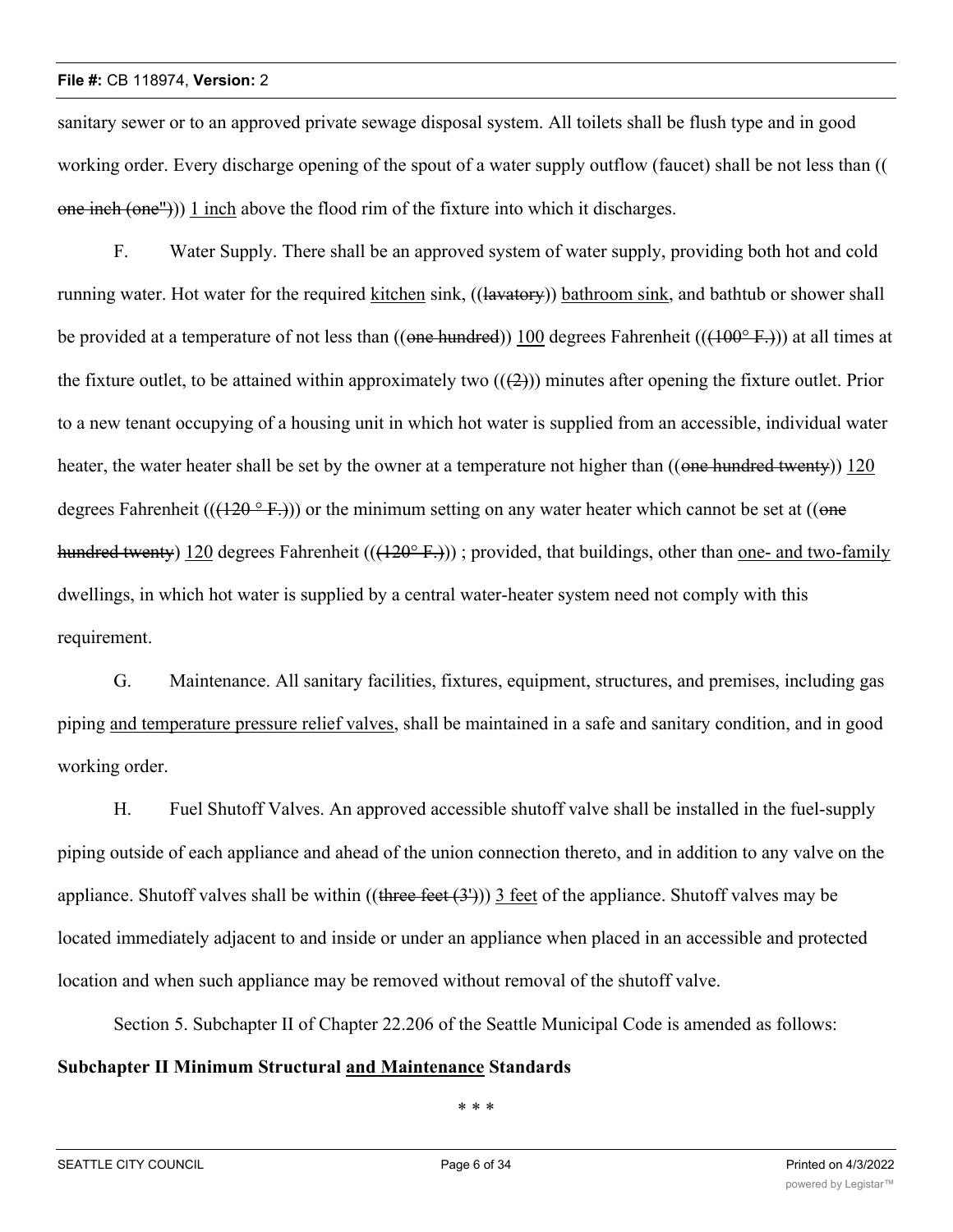Section 6. Section 22.206.080 of the Seattle Municipal Code, last amended by Ordinance 115671, is amended as follows:

## **22.206.080 Maintenance**

A. Every foundation, roof, exterior wall, door, skylight, window, and all building components shall be reasonably ((weathertight)) weather-tight, watertight, damp-free and ((rodentproof)) rodent proof, and shall be kept in a safe, sound, and sanitary condition and in good repair.

B. All appurtenant structures, floors, floor coverings, interior walls, and ceilings shall be kept in a safe, sound, and sanitary condition and in good repair.

C. Any repair or removal of asbestos materials shall comply with regulations of the Environmental Protection Agency and the Puget Sound Clean Air ((Pollution Control)) Agency.

D. Painted interior surfaces must be maintained free from peeling and chipping and other deterioration. In any structure built before 1978, removal, repair, or other disturbance of painted surfaces must comply with the lead-based paint provisions of Revised Code of Washington, Chapter 70.103 RCW, and associated regulations in the Washington Administrative Code, Chapter 365-230 WAC, including appropriate management and disposal of dust and debris and use of a certified individual qualified to paint, renovate, and repair areas containing lead-based paint. In any structure built before 1978, if a damaged surface is more than 2 square feet in area per room or equivalent or more than 10 percent of the total surface area of a component such as a windowsill or window frame, the Director may require documentation that any work was done by a certified individual. Use of a certified individual for repairs to a surface with deteriorated paint is not required if a report from a laboratory accredited under the National Lead Laboratory Accreditation Program certifies that lead levels do not exceed maximum allowable levels under state and federal law. The report must specify the specific location or locations at the site that correlate to the test results.

 $((\theta))$  E. Underfloor areas other than basements shall have adequate ventilation. The ventilation opening shall be provided in exterior walls and shall be screened. The total ventilation opening shall be at least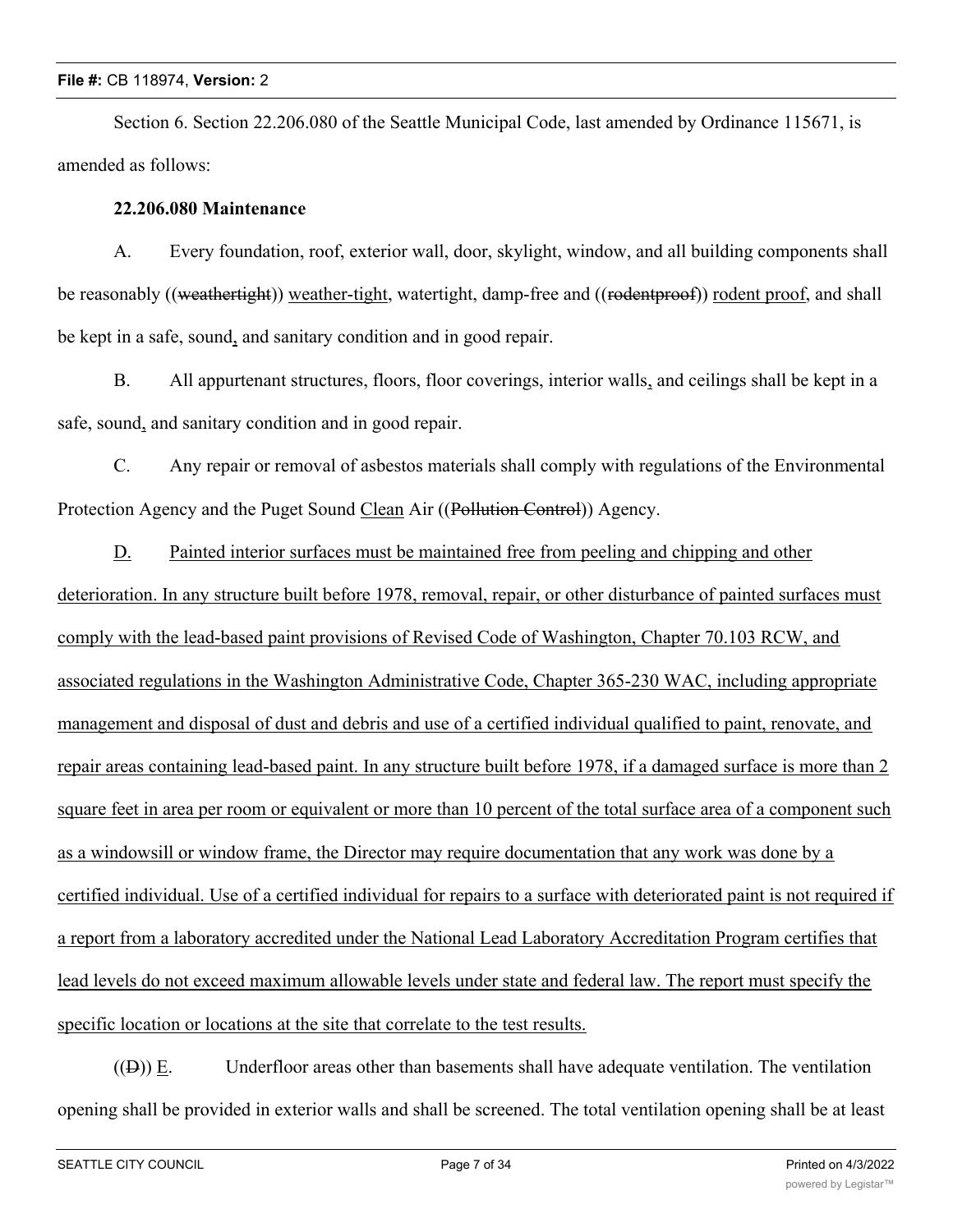equal to  $((one-tenth (1/10))$  1/10 of  $((one (1)))$  1 percent of the underfloor area. Ventilation openings shall be located so as to insure a cross-current of air. These openings may be equipped with an approved, thermally operated damper device.

 $((E))$  F. An attic access opening shall be provided in the ceiling of the top floor of buildings with combustible ceiling or roof construction. The opening shall be readily accessible, and shall have dimensions of not less than  $((\text{twenty (20)}))$  20 inches by  $((\text{twenty-four (24)}))$  24 inches.

 $((F))$  G. Toxic paint and other toxic materials shall not be used in areas readily accessible to children.

 $((G))$  H. All exterior wood surfaces, other than decay-resistant woods, shall be protected from the elements and decay by paint or other approved protective covering or treatment.

((H)) I. All premises shall be graded and drained, and all premises and structures shall be free of standing water and maintained in a safe condition.

 $((1))$  J. All additions, alterations, or repairs, including but not limited to additions, alterations, or repairs made in response to a notice of violation, shall comply with the provisions of the Seattle Building, Electrical, Plumbing, and Mechanical Codes in effect at the time of the work unless a different standard is expressly permitted by this Code.

Section 7. Section 22.206.090 of the Seattle Municipal Code, last amended by Ordinance 123546, is amended as follows:

### **22.206.090 Heating**

A. Minimum ((Heating Equipment)) heating equipment. Every housing unit shall have permanently installed, functioning heating facilities and an approved power or fuel supply system which are capable of maintaining a minimum room temperature of 68 degrees Fahrenheit measured at a point 3 feet above the floor and 2 feet from exterior walls in all habitable rooms, baths, and toilet rooms, when the outside temperature is 24 degrees Fahrenheit or higher. When the outside temperature is less than 24 degrees Fahrenheit, the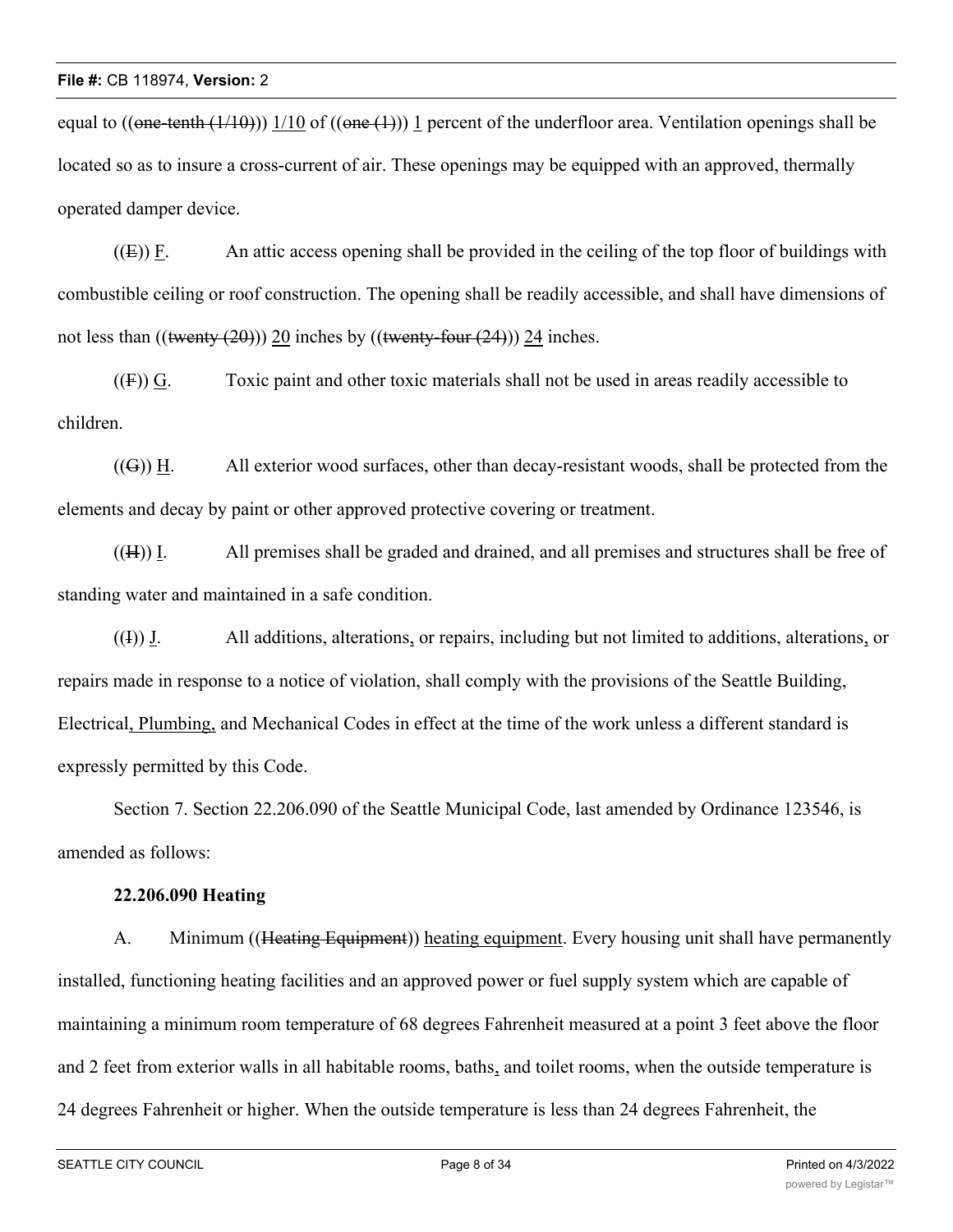permanently installed, functioning heating facility and approved power or fuel supply system must be capable of maintaining an average room temperature of at least 58 degrees Fahrenheit, measured at a point 3 feet above the floor and 2 feet from exterior walls, in all habitable rooms, baths, and toilet rooms.

B. (Heating Devices) heating devices. All heating devices and appliances, including but not limited to furnaces, fireplaces, electric baseboard heaters, and water heaters, shall be of an approved type, in good and safe working order, and shall meet all installation and safety codes. Approved, unvented portable oilfueled heaters may be used as a supplemental heat source provided that such heaters shall not be located in any sleeping room or bathroom, as provided by  $((SMC))$  Chapter 22.400, Section  $((807(a)))$  303.3. Ventilation for rooms and areas containing fuel-burning appliances shall be adequate for proper combustion.

Section 8. Section 22.206.110 of the Seattle Municipal Code, last amended by Ordinance 115671, is amended as follows:

## **22.206.110 Electrical equipment ((.))**

A. All electrical equipment, wiring, and appliances shall be of an approved type, installed in accordance with applicable provisions of the Seattle Electrical Code in effect at the time of installation, unless otherwise specified in this Code,<sup>1</sup> and safely maintained. Every dwelling unit must have access to its electrical panel.

B. Every habitable room, except kitchens, shall be provided with not less than two  $((2))$  electrical receptacle outlets, or one  $((+))$  receptacle outlet and one  $((+))$  supplied electric light fixture.

C. Every kitchen shall be provided with not less than three  $((3))$  electrical receptacle outlets and one  $((+))$  supplied light fixture. One  $((+))$  electrical appliance receptacle outlet properly installed as a part of a lawfully installed electric or gas kitchen range shall be accepted in lieu of one  $((+))$  of the required receptacle outlets in a kitchen. In all cases, at least one  $((+))$  of the wall-mounted receptacle outlets shall not be obscured, either partially or otherwise by floor-mounted appliances. All receptacle outlets within 3 feet of any water source must be of a ground fault interrupter style of receptacle installed in accordance with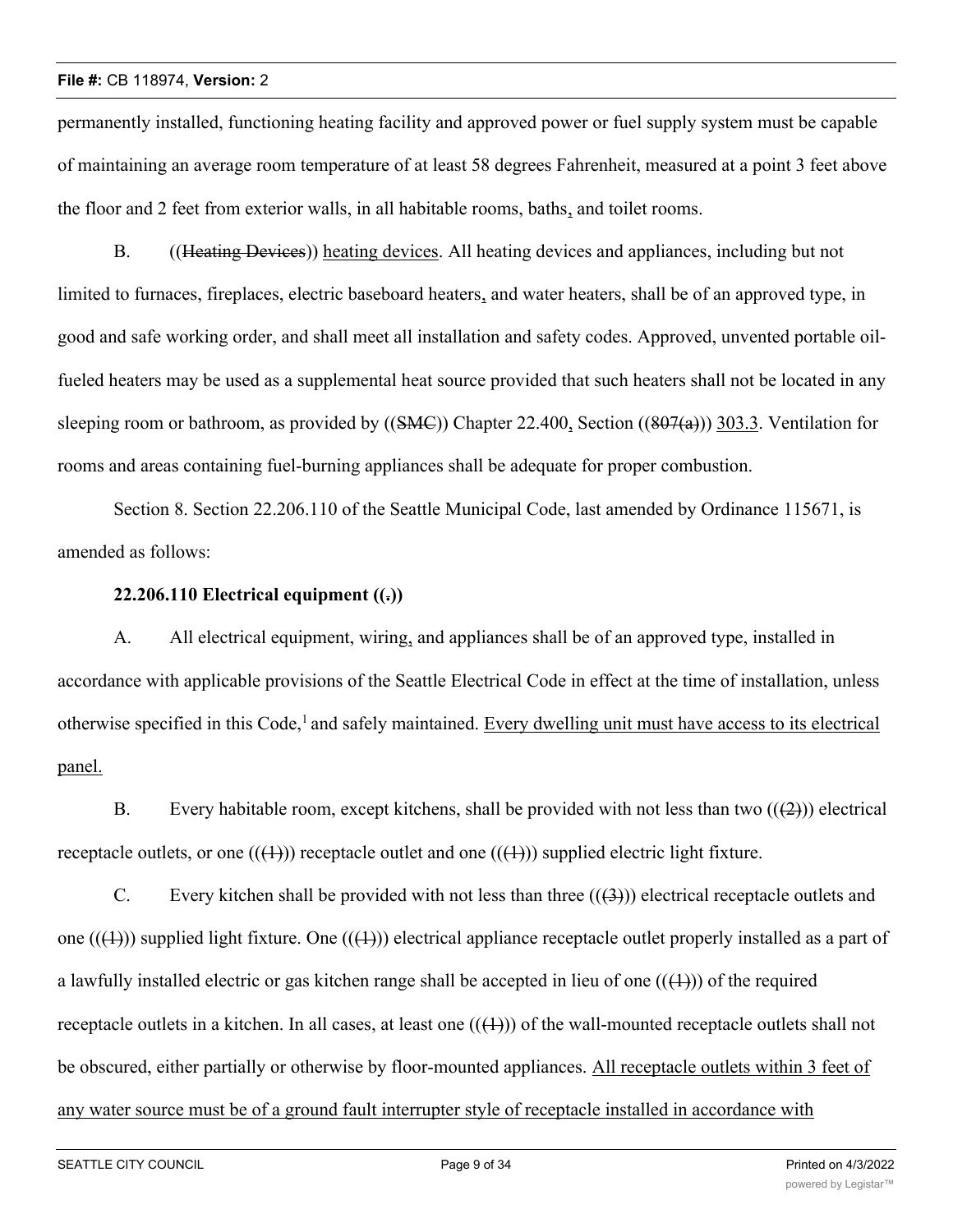manufacturer's standards.

D. Every toilet room, bathroom, laundry room, furnace room, public hallway, porch, and flight of stairs between stories shall contain at least one  $((+))$  supplied electric light fixture. Where an interior stairway or public hallway changes direction, more than one  $((+))$  supplied electric light fixture may be required to provide sufficient lighting for safe exit. Such required light fixture or fixtures shall be located so as to provide sufficient lighting for safe exit. All receptacle outlets within 3 feet of any water source must be of a ground fault interrupter style of receptacle installed in accordance with manufacturer's standards. In buildings with more than two dwelling units, in the event of power supply failure, an emergency power system must illuminate the path of exit.

<sup>1</sup> **Editor's note-**The Electrical Code is codified in Subtitle III of this Title.

Section 9. Section 22.206.130 of the Seattle Municipal Code, last amended by Ordinance 123546, is amended as follows:

## **22.206.130 Requirements**

### A. Stairs and ((Stairway Construction.)) stairways

1. All stairs, except stairs to inaccessible service areas, exterior stairs on grade and winding, circular, or spiral stairs, shall have a minimum run of 10 inches and a maximum rise of  $((7\frac{3}{4}))$  7 3/4 inches and a minimum width of 36 inches from wall to wall. The rise and run may vary no more than 3/8 inch in any flight of stairs.

2. All stairs, including exterior stairs on grade and winding, circular, and spiral stairs, shall be in good repair and shall be configured for safe use and travel.

3. Every stairway having more than three risers, except stairs to inaccessible service areas, shall have at least one handrail of an easily grasped size and shape mounted not less than 34 inches or more than 38 inches above the tread nose. The ends of the handrail must either be returned or end in newel posts or safety terminals.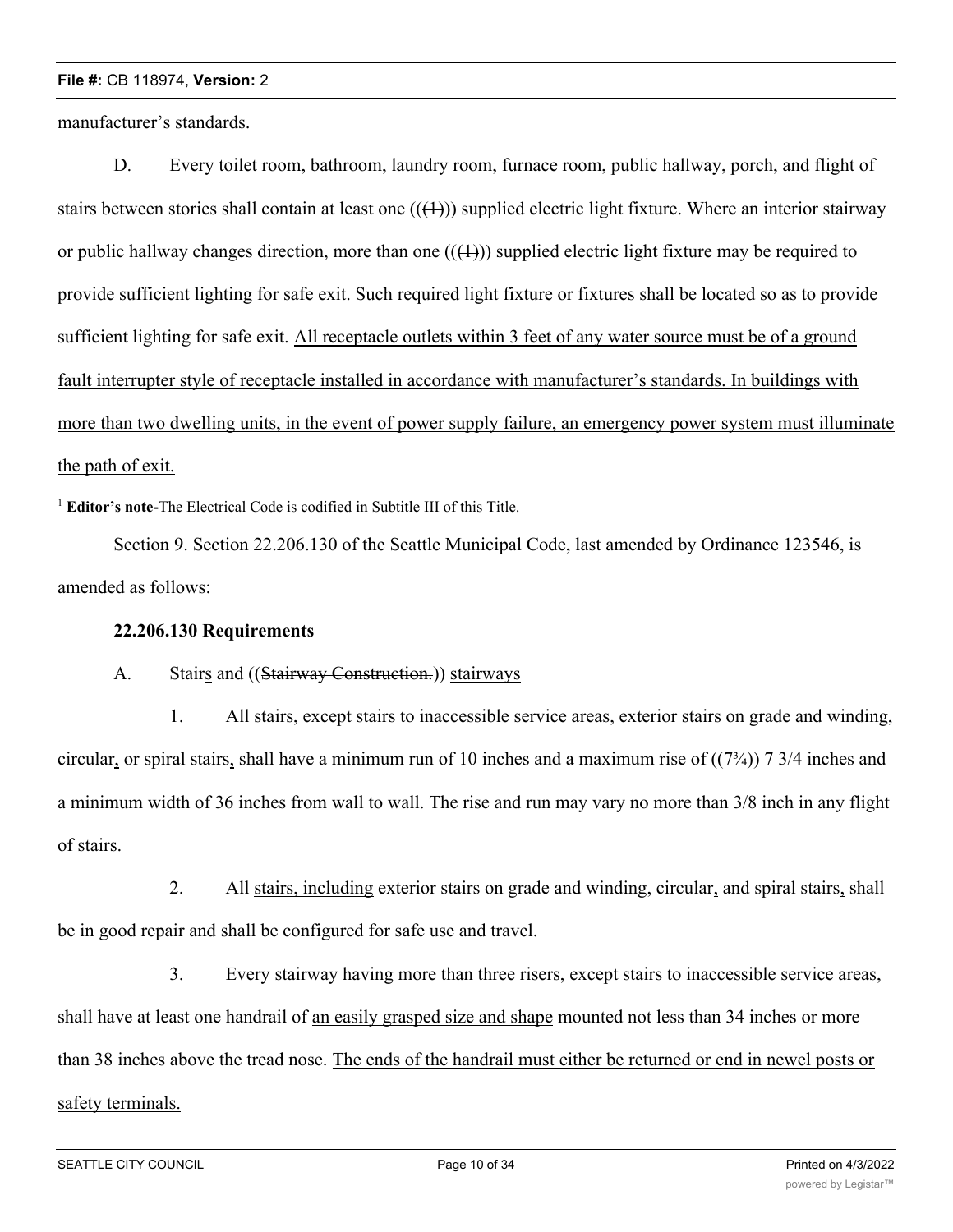4. A landing having minimum horizontal dimension of  $((30))$  36 inches shall be provided at each point of access to a stairway including the top and bottom of the stairway; provided, that stairs to an inaccessible service area need not have such a landing. A door that swings away from a stairway is considered to have created a landing in the area of its swing.

5. Every required stairway shall have headroom clearance of not less than 6 feet 8 inches measured vertically from the nearest tread nose to the nearest soffit.

6. Stairs or ladders within an individual dwelling unit used to gain access to intermediate floor areas of less than 400 square feet and not containing the primary bathroom or kitchen are exempt from the requirements of this subsection 22.206.130.A.

B. Number of ((Exits.)) exits

1. Occupied floors containing one  $((+))$  or more housing unit(s) above the first floor or on any floor where the means of egress does not discharge within  $((f_{\text{out}}(4)))$  4 feet, measured vertically, of adjacent ground level shall have access to not less than two  $((2))$  unobstructed exits that meet the standards of  $((\text{SMC Section})\)$  subsection 22.206.130.A; provided, that:

a. Housing units may have a single exit if located on a second floor that has an occupant load of not more than ten  $((10))$  persons or in a basement that has an occupant load of not more than ten  $((40))$  persons; or

b. A housing unit may have a single exit if the exit leads directly to a street, alley, other public right-of-way, or yard:

- i. At ground level, or
- ii. By way of an exterior stairway, or

iii. By way of an enclosed stairway with a fire-resistant rating of one  $((\{4\}))$ hour or more that serves only that housing unit and has no connection with any other floor below the floor of the housing unit being served or any other area not a part of the housing unit being served; or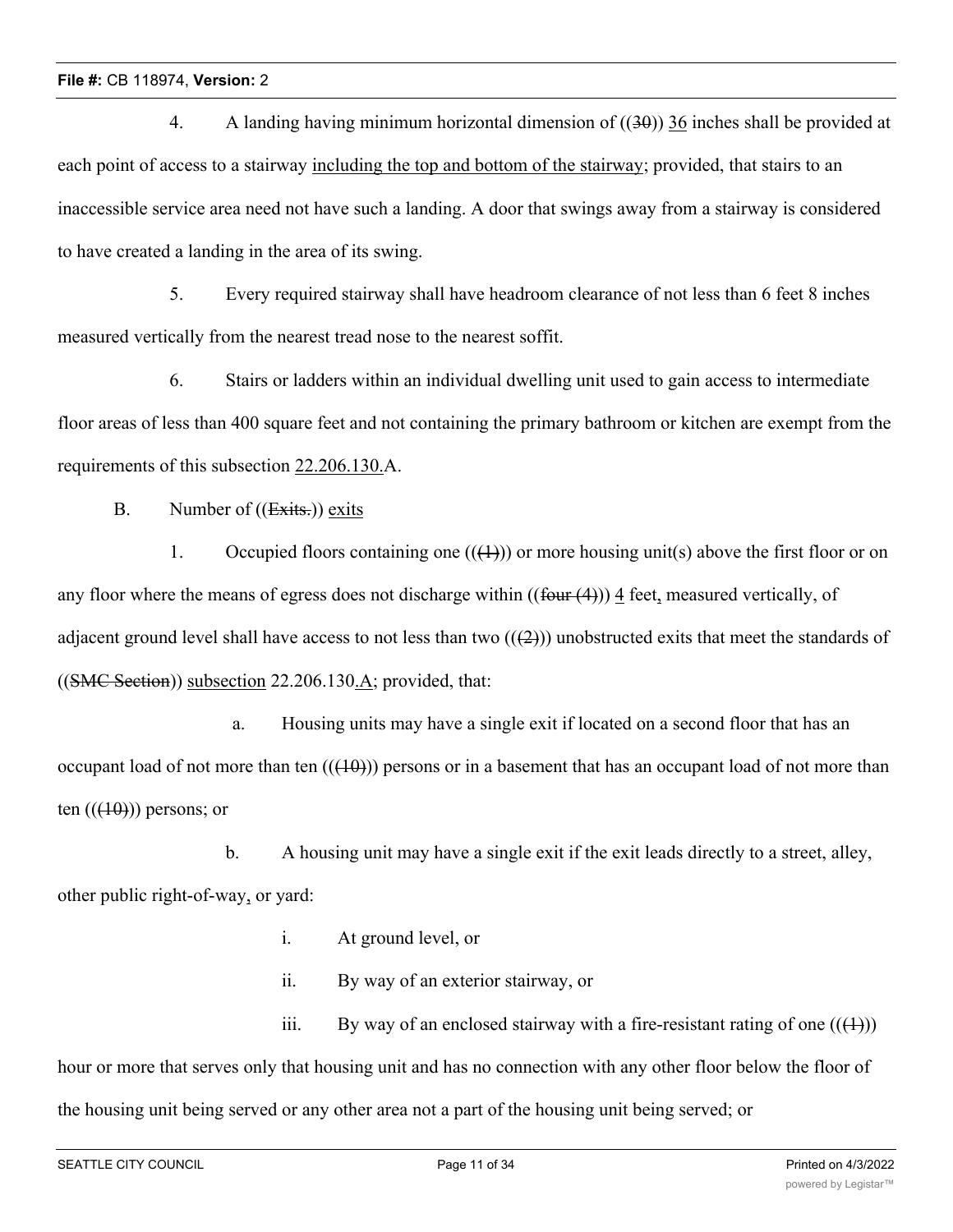c. Housing units above the first floor or in a basement may have one  $((+)$ ) exit if: i. An approved automatic fire-sprinkler system is provided for exit ways and common areas in the building, or

ii. Built to the single exit requirements  $((of Code$  Alternate 1004.2b of the 1997 Seattle Building Code, adopted by Ordinance 119079, or the single exit provisions)) of the building code in effect when the building was constructed, altered, rehabilitated, or repaired. ((, whichever is least restrictive. ))

2. Floors other than those containing housing units shall meet the exit standards of the building code in effect when the building, structure, or premises was constructed or, if altered, rehabilitated, or repaired, shall meet the exit standards in effect when the floor was altered, rehabilitated, or repaired.

3. If two  $((2))$  exits are required, a fire escape that meets the standards of subsection 22.206.130.D may be used as one  $((+))$  of the required exits.

C. Stairway ((Enclosures.)) enclosures

1. The standards for stairway enclosures are as follows:

a. The walls of all portions of a stairway enclosure shall be at least one  $((+))$  hour fire-resistive construction. Materials fastened to walls or floors of stairway enclosures shall comply with the (( 1997 Seattle Building Code adopted by Ordinance 119079, Section 804)) 2015 Seattle Building Code Section 806; provided, that:

i. Existing partitions forming part of a stairway enclosure shall be permitted in lieu of  $((one (1)))$  one-hour fire-resistive construction if they are constructed of lath and plaster that is not cracked, loose, or broken; or

ii. Existing wainscoting and other decorative woodwork that was lawful at the time of installation is permitted if it is coated with an approved fire-retardant.

b. Each opening onto a stairway enclosure shall be protected by a self-closing fire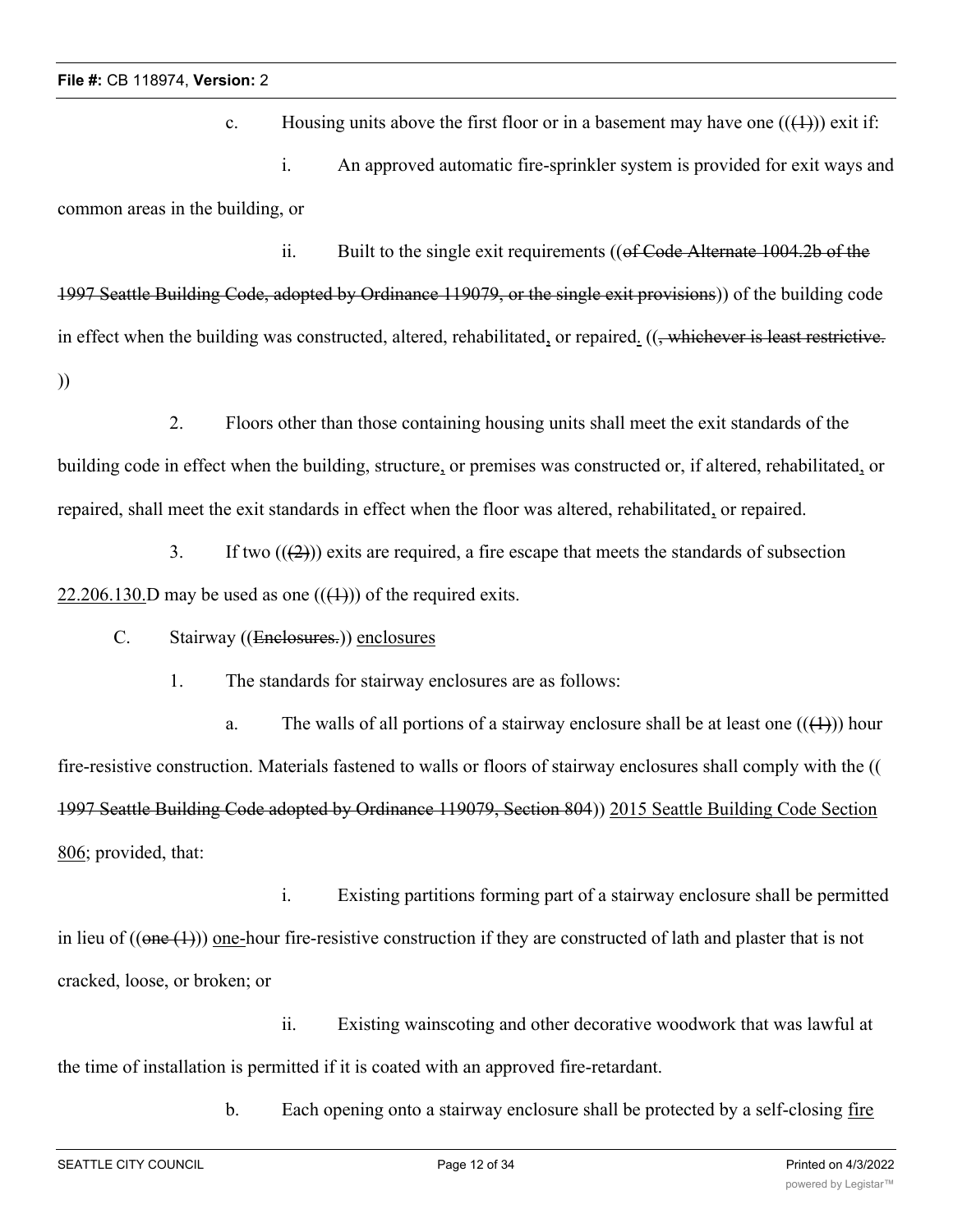door and latching assembly providing fire-resistance equivalent to that provided by a solid wood door and assembly at least ((one and three-fourths  $(1\frac{3}{4}))$ ) 1 3/4 inches thick.

2. Stairway enclosures need not meet the above standards if:

a. A lawfully installed automatic fire-extinguishing system is provided for all corridors, stairs, and common areas within the building;

b. The stairway enclosure connects to only two  $((2))$  floors and is not connected to corridors or stairways serving other floors; or

c. The stairway enclosure is in a dwelling unit.

D. Fire Escapes. An existing fire escape that is structurally sound may be used as one  $((\text{+}))$  means of egress, provided that the pitch does not exceed  $((sixty (60))$  60 degrees, the width is not less than  $((eighteen$  $(18)$ )) 18 inches, the run of the treads is not less than  $((four(4)))$  4 inches, and the fire escape extends to the ground or is provided with counterbalanced stairs reaching to the ground. Access to a fire escape shall be from an opening having a minimum dimension of  $((\text{twenty-nine (29)}))$  29 inches in all directions when open. The sill of a fire escape window shall be no more than  $((\text{thirty } (30)))$  30 inches above the floor and the exterior landing.

E. Corridors, ((Doors and Openings.)) doors, and openings

1. Corridors shall have a fire-resistance not less than that of wood lath and plaster that is not cracked, loose, or broken.

2. Existing dead-end corridors longer than  $((\text{thirty} (30)))$  30 feet that serve housing units shall be eliminated, unless an approved automatic sprinkler system is lawfully installed throughout the affected corridor, or unless approved smoke detectors are lawfully installed outside the door of each housing unit whose corridor exit door is located beyond the  $((\text{thirty } (30)))$  30-foot limitation. The detectors may be self-contained or installed as part of the electrical system.

3. Exit doors shall be self-closing, self-latching, and when serving an occupant load of ((  $fiffy(50)$ )) 50 or more shall swing in the direction of exit travel. Exit doors from housing units that do not open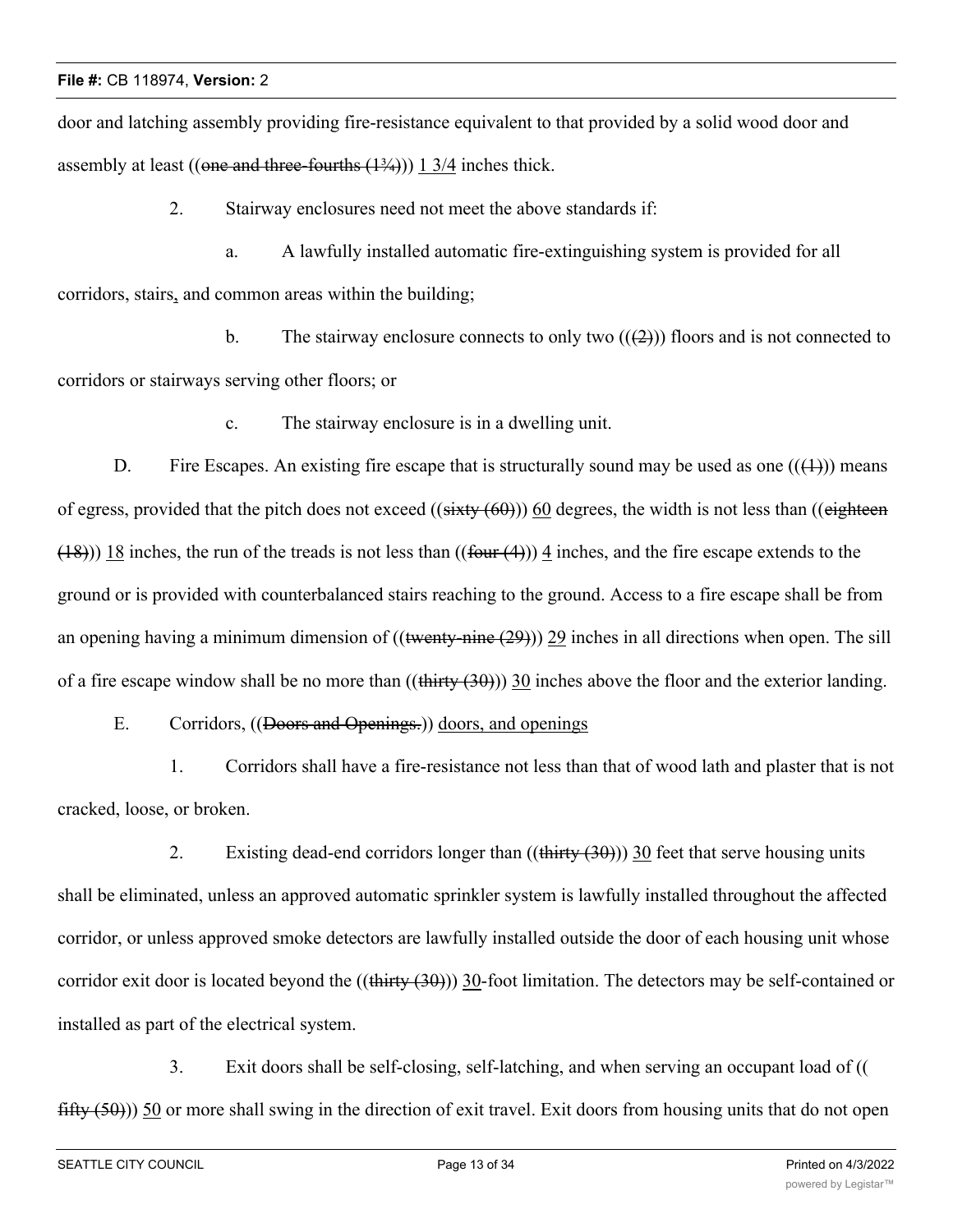directly into a stairway enclosure are exempt from these requirements if they were installed and are maintained in accordance with safety codes and ordinances in effect at the time of installation.

4. Exit doors shall be openable from the inside without the use of a key or other special device, knowledge, or effort.

5. All doors opening into a corridor, and not included as part of a stairway enclosure, shall be of solid wood at least ((one and three-eighths  $(1\frac{3}{8})$ )) 1 3/8 inches thick, or shall provide equivalent fireresistance, except that doors opening directly to the outside, and doors in buildings where a lawfully installed automatic fire-sprinkler system is provided throughout all exit ways and other public rooms and areas within the building need not meet this standard.

6. Transoms and openings other than doors, from corridors to rooms shall be fixed closed and shall be covered with a minimum of (( $f$ ive-eighths  $(5/8)$ -inch)) 5/8-inch gypsum Type "X" wallboard on both sides.

7. Gravity-closing metal overhead or pocket doors in an exit path shall be removed or shall be permanently secured in the open position.

8. All corridor walls, floors and ceilings shall be of one  $((+))$  hour fire-resistive construction, or shall be repaired in accordance with codes and ordinances in effect at the time the corridor was constructed.

F. Exit Signs. Every exit doorway or change of direction of a corridor shall be marked with a welllighted exit sign or placard having green, legible letters at least  $((\text{five}(5)))$  5 inches high. In the event of power supply failure, an emergency power system must illuminate the exit signs or placards.

G. Enclosure of ((Vertical Openings.)) vertical openings

1. Elevator shafts and other vertical openings shall be protected with construction as required for stairway enclosures in subsection  $22.206.130$  C<sub>1</sub> or by fixed wire-glass set in steel frames, or by assemblies that comply with Chapter 7 of the  $((1997))$  2015 Seattle Building Code ((adopted by Ordinance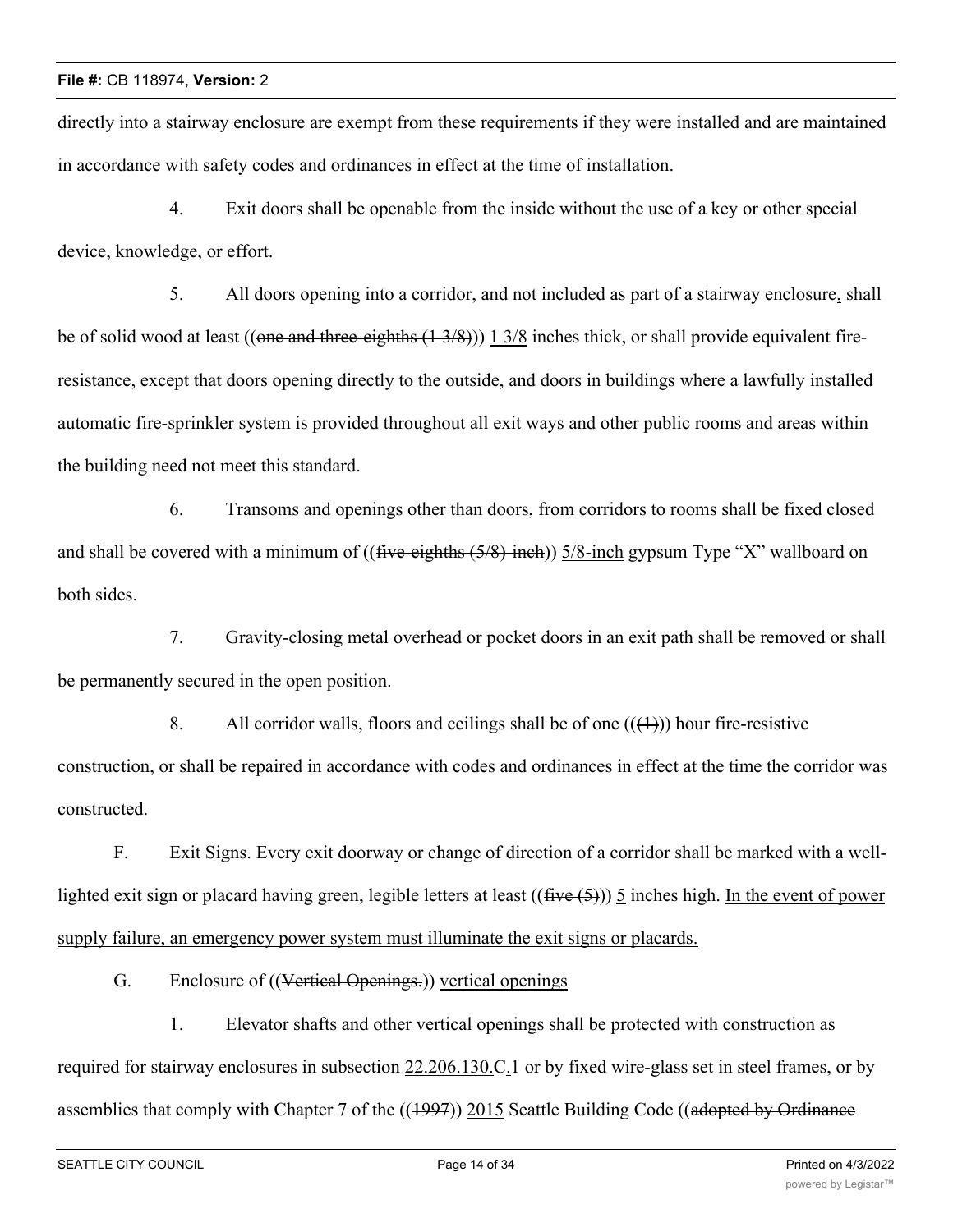119079)).

2. Doors on vertical openings shall be of solid wood at least ((one and three-eighths  $(1\frac{3}{8})$ ) )) 1 3/8 inches thick or shall provide equivalent fire resistance.

H. Separation of ((<del>Qeeupancies</del>)) occupancies. Occupancy separations shall be provided as specified in ((Section 302 and Table 3-B of the 1997 Seattle Building Code adopted by Ordinance 119709)) Section 508 and Table 508.4 of the 2015 Seattle Building Code.

I. Guardrails. A guardrail shall be provided whenever walking surfaces, including stairs, are (( thirty (30))) 30 inches or more above adjacent surfaces, except in building service areas. Every guardrail shall be at least ((thirty-six  $(36)$ )) 36 inches in height unless it is an existing guardrail that was in compliance with the standards in effect at the time the guardrail was constructed, is in good condition, and is between (( twenty-eight (28))) 28 and ((forty-two (42))) 42 inches in height. Open guardrails shall have intermediate rails placed so that a sphere 4 inches or less in diameter cannot pass through.

J. Emergency ((Escape Windows and Doors.)) escape windows and doors

1. Every room below the fourth story that was constructed for, converted to, or established for sleeping purposes after August 10, 1972, shall have at least  $((one (1))$  one operable window or exterior door approved for emergency escape or rescue.

2. Emergency escape windows and doors shall not open into an area without a means of escape. The emergency escape window or door shall be operable from the inside to provide a full clear opening without the use of separate tools. All emergency escape windows shall have a minimum net clear opening of 5.7 square feet. The minimum net clear openable height dimension shall be ((twenty-four inches (24"))) 24 inches. The minimum net clear openable width dimension shall be  $((\text{twenty inches} (20^{\circ})) 20 \text{ inches}$ . When a window is provided as a means of escape or rescue, it shall have a finished sill height not more than ((forty-four inches (44"))) 44 inches above the floor. Emergency escape windows with sill heights greater than 44 inches above finished floor but 52 inches or less may have one step with a maximum height of eight inches and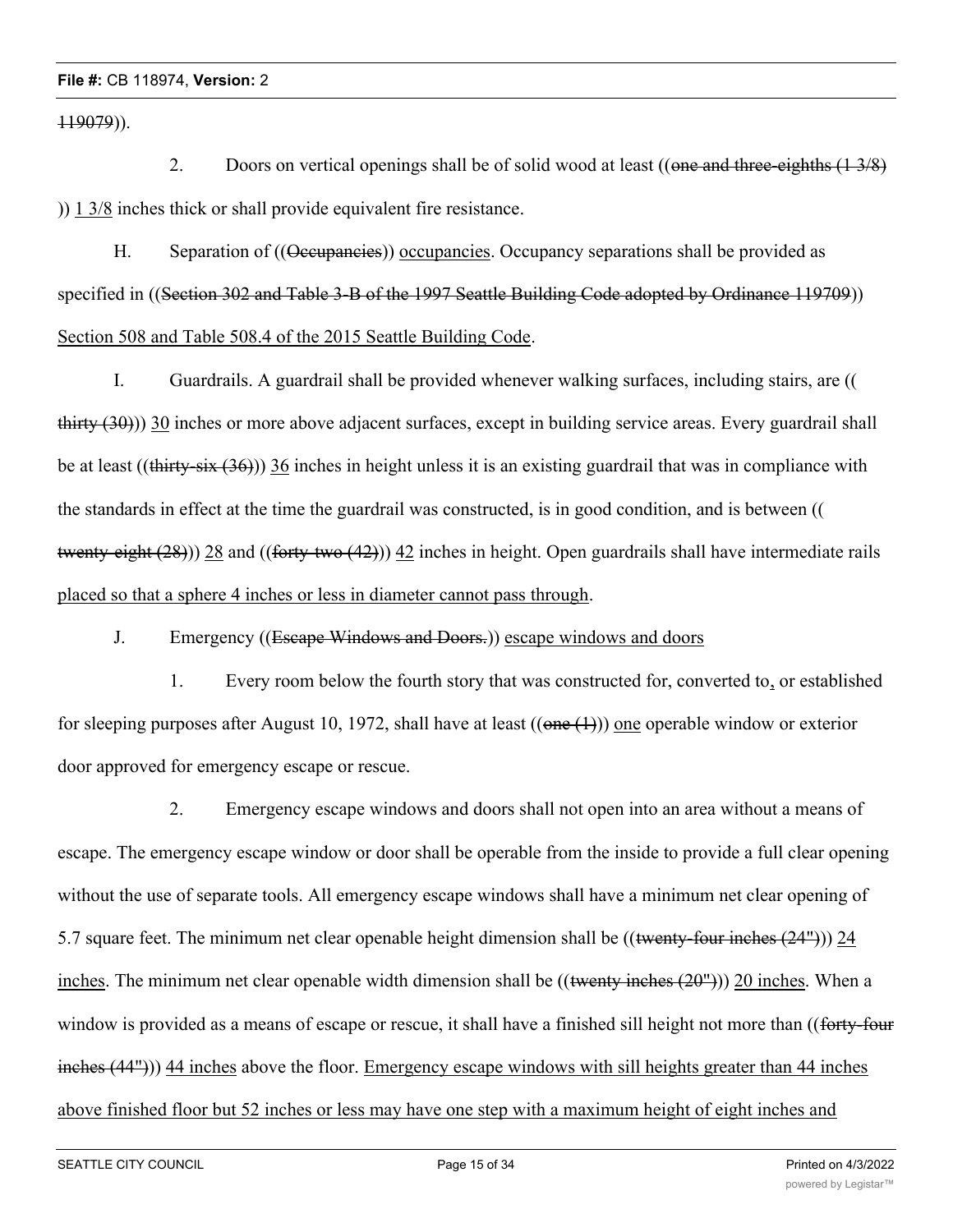permanently fixed to the wall the full length of the openable portion of the window.

3. Every room below the fourth story used for sleeping purposes that had on January 1, 1990, an operable window or door that met the requirements of Section 1204 of the 1985 Seattle Building Code adopted by Ordinances 113700 and 113701, ((as amended,)) for emergency escape or rescue, regardless of the date of construction of the building, shall maintain that operable window or door as required by subsection 22.206.130.J.2.

K. Bars, grilles, grates, or similar devices may be installed on emergency escape windows or doors, provided:

1. Such devices are equipped with approved release mechanisms that are openable from the inside without the use of a key or special knowledge or effort; and

2. The building is equipped with smoke detectors and carbon monoxide alarms as required by this Code.

L. ((Dwellings)) One- and two-family dwellings are exempt from the requirements of subsections  $22.206.130.B$  through  $22.206.130.H$  ((of this section)); provided, that for purposes of this subsection 22.206.130.L, no building containing residential and commercial uses or other similar mixed uses is considered a dwelling.

Section 10. Section 22.206.140 of the Seattle Municipal Code, last amended by Ordinance 115671, is amended as follows:

### **22.206.140 Requirements ((.))**

A. The following requirements shall apply to housing units and buildings which contain housing units, except detached single-family dwellings, to provide a reasonable security from criminal actions to the permanent and transient occupants thereof and to their possessions.

1. All building entrance doors, except building entrance doors which open directly into a single housing unit, shall be self-closing, self-locking, and equipped with a deadlatch with at least a ((one-half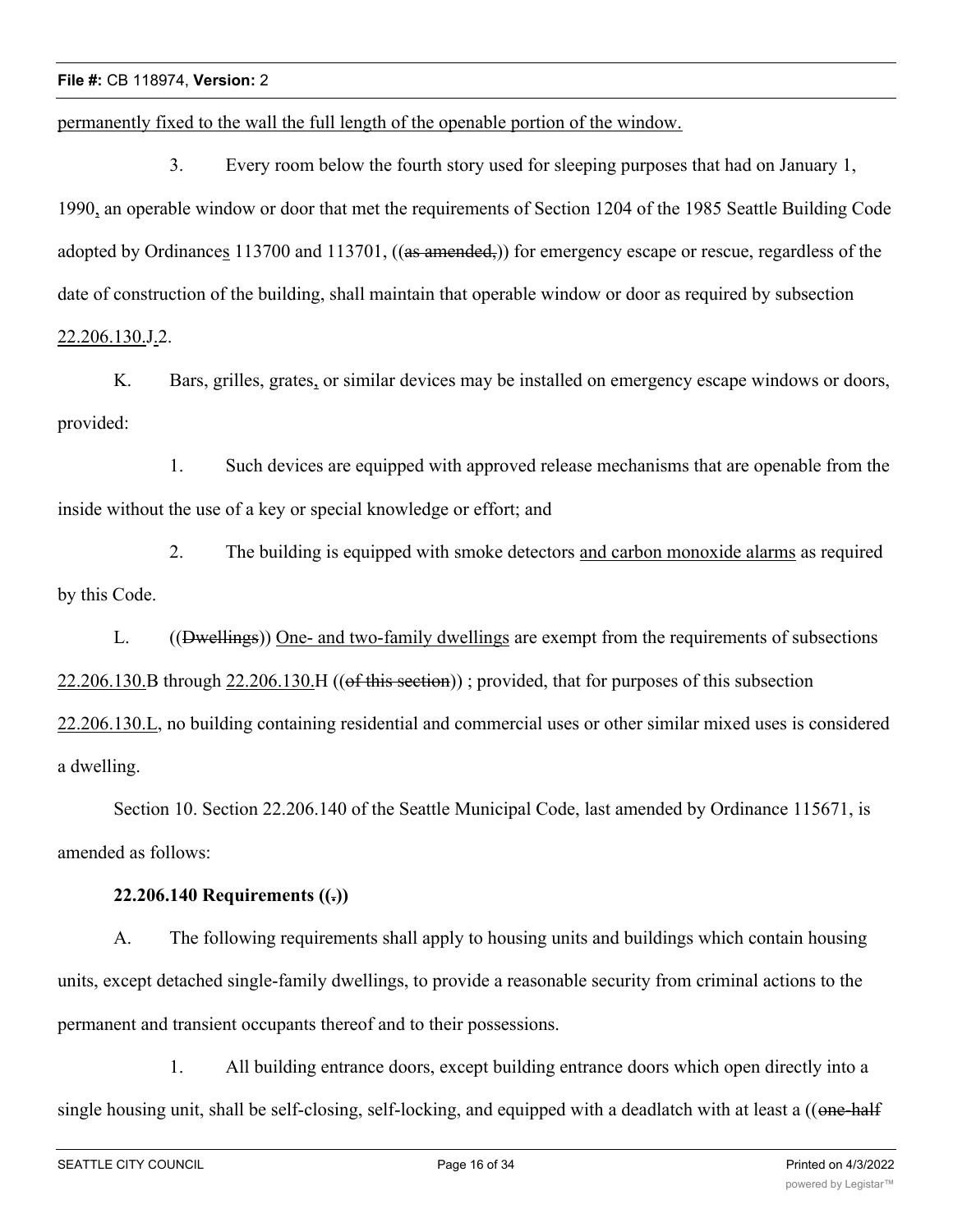$\frac{\text{inch } (\frac{1}{4})}{1}$ )) 1-inch throw which penetrates the striker at least ((one-quarter inch  $\frac{1}{4}$ ) 1/2 inch; provided, that the main entrance door need not be self-locking if an attendant is present and on duty ((twenty-four (24))) 24 hours per day.

2. All building entrance doors, other than a main entrance door which opens into a common area, shall be solid or, if provided with glazed openings, shall have wire or grilles to prevent operation of the door latch from outside by hand or instrument. Main entrance doors which open into a common area may be framed or unframed nonshattering glass or framed  $((one-quarter inch (4<sup>4</sup>))$ ) 1/4-inch plate glass.

3. When garage-to-exterior doors are equipped with an electrically operated remote control device for opening and closing, garage-to-building doors need not be self-locking. When either the garage-toexterior doors or garage-to-building doors are equipped for self-closing and self-locking, the other need not be so equipped.

4. Entrance doors from interior corridors to individual housing units shall not have glass openings and shall be capable of resisting forcible entry equal to a single-panel or ((hollow)) solid-core door (( one and three-eighths inches (1-3/8"))) 1 3/8 inches thick.

5. Every entrance door to an individual housing unit shall have a dead bolt or deadlatch with at least a ((one-half-inch  $(\frac{1}{2})$ )) 1/2-inch throw which penetrates the striker not less than ((one-quarter inch  $(\frac{1}{4})$ )) 1/4 inch. The lock shall be so constructed that the dead bolt or deadlatch may be opened from inside without use of a key. In hotels and other multi-unit buildings that provide housing for rent on a daily or weekly basis, every entrance door to individual units shall have a chain door guard or barrel bolt on the inside.

6. Every entrance door to an individual housing unit, other than transparent doors, shall have a visitor-observation port, which port shall not impair the fire-resistance of the door. Observation ports shall be installed at a height of not less than ((fifty-four inches (54"))) 54 inches and not more than ((sixty-six  $\frac{\text{inches } (66")}{0}$  66 inches above the floor.

7. In all leased or rented housing units in buildings other than hotels and other multi-unit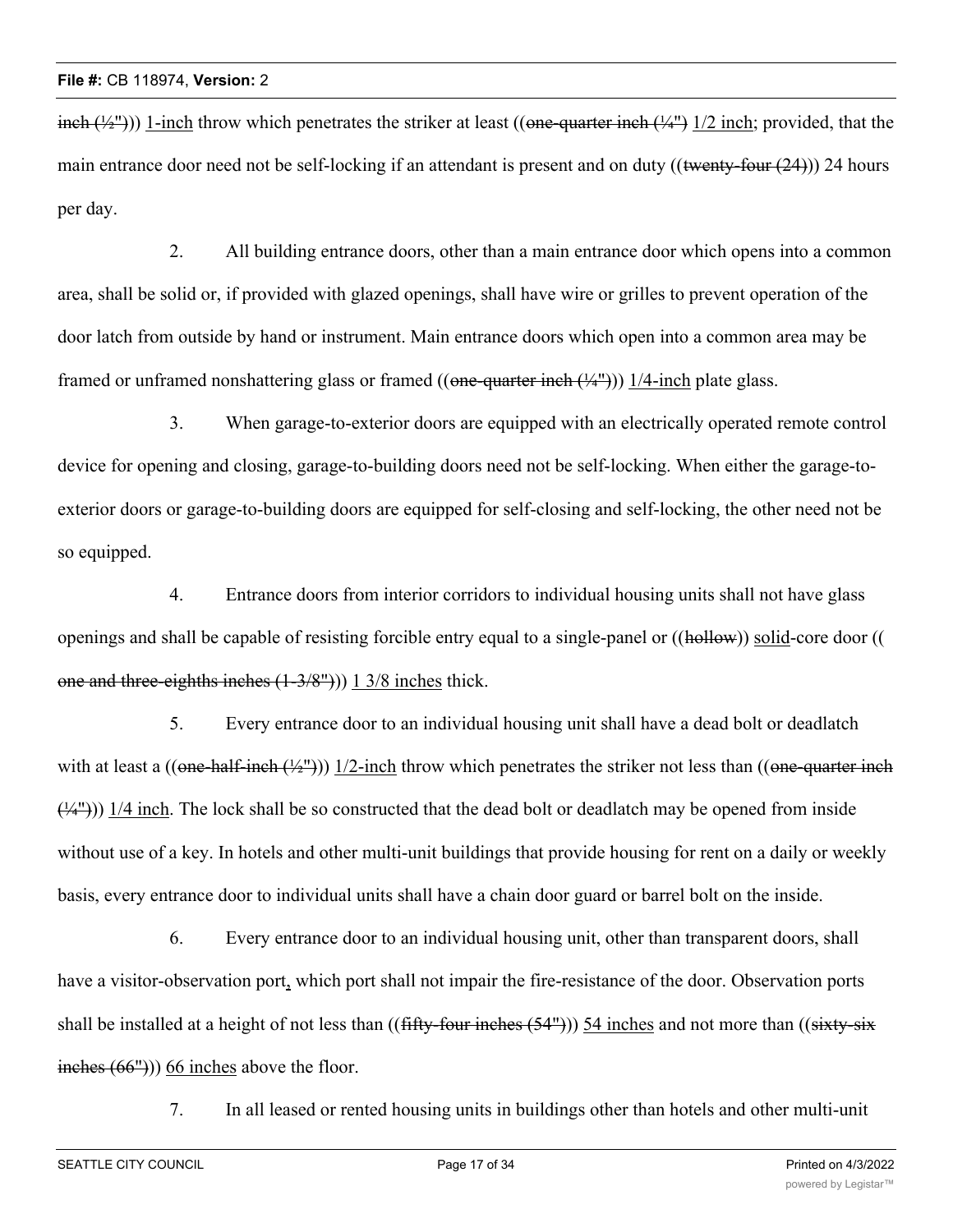buildings having transient occupancies, lock mechanisms and keys shall be changed at owner's expense upon a change of tenancy, except that such change of locks and keys will not be required where an approved proprietary key system is used.

8. All building entrance doors shall be openable from the interior without use of keys.

9. Doors to storage, maintenance, and building service rooms shall be self-closing and selflocking.

10. Dead bolts or other approved locking devices shall be provided on all sliding patio doors and installed so that the mounting screws for the lock cases are inaccessible from the outside.

11. Openable windows shall be equipped with operable inside latching devices, except that this requirement shall not apply to any window whose sill is located  $((\text{ten } (10))$ ) 10 or more feet above grade or above any deck, balcony, or porch that is not readily accessible from grade except through a single housing unit.

12. Where private baths and toilets are not provided in each housing unit, doors to community toilets and bathrooms shall be self-closing, and in lieu of a self-locking device, may be equipped with a dead bolt having a minimum one-inch  $((+^{\prime\prime}))$  throw. Tenants shall be furnished with a key for this lock.

13. Windows may be located adjacent to and within the wall plane of a building entrance door, but if located within  $((\text{twelve inches} (12^{\omega})) 12$  inches of  $((\text{such}))$  the entrance door, as measured from a closed position, then such windows shall be made of either framed or unframed nonshattering glass, or glass with sufficient wire or grilles so as to make the glass visible and to prevent operation of the door latch from outside by either hand or instrument.

B. The following requirements shall apply to detached single-family dwellings to provide reasonable security from criminal actions to the permanent and transient occupants thereof and to their possessions.

1. Building entrance doors shall be capable of locking and shall be equipped with a dead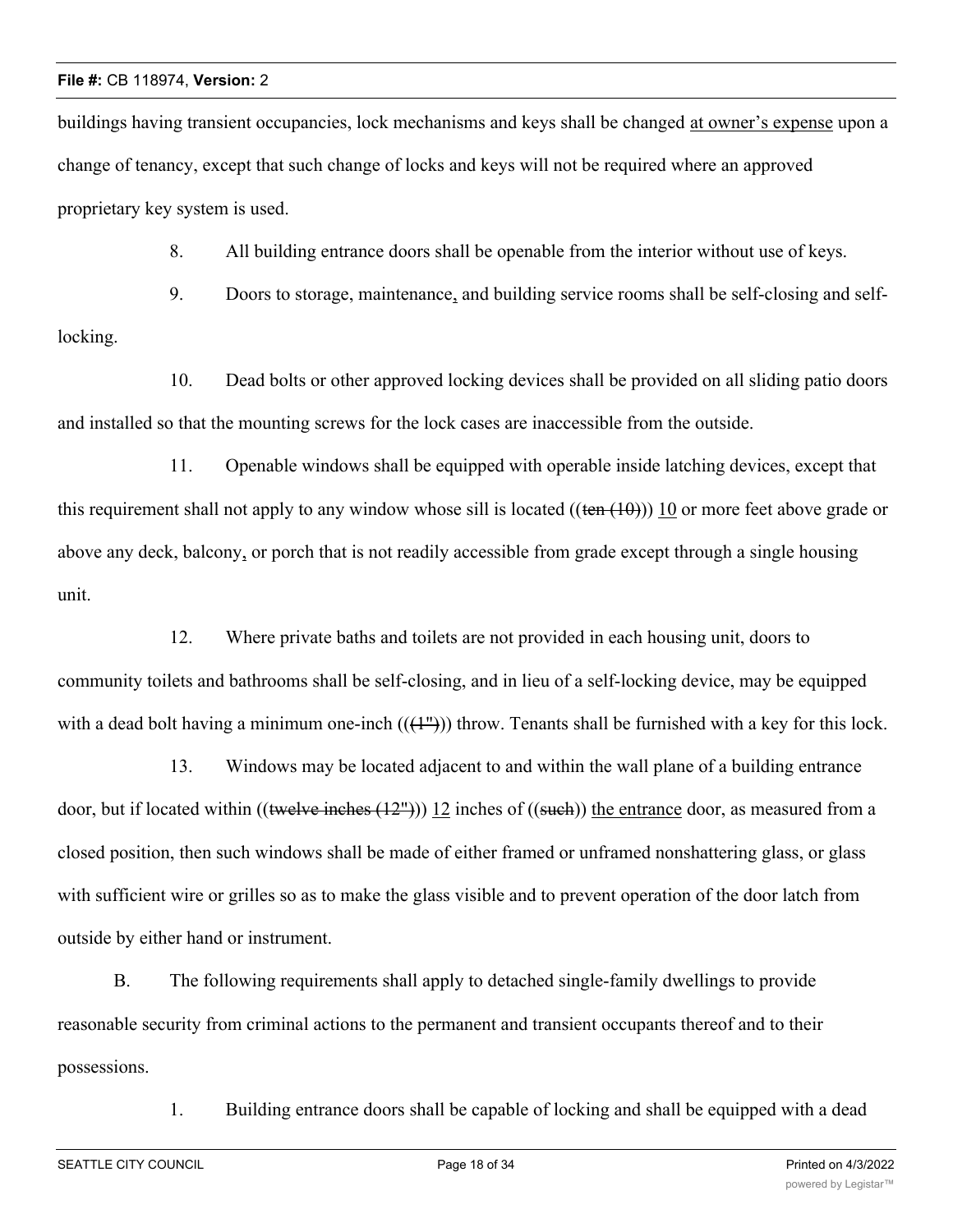bolt or deadlatch with at least a  $((\overline{\text{one-half-inch}}(\frac{1}{2}))$  1/2-inch throw which penetrates the striker not less than ((one-quarter inch  $(\frac{1}{4})$ )) 1/4 inch. The lock shall be so constructed that the dead bolt or deadlatch may be opened from the inside without use of a key.

2. Windows may be located adjacent to and within the wall plane of an entrance door, but if located within ((twelve inches  $(12^{\circ})$ )) 12 inches of such door, as measured from a closed position, then such windows shall be made of either framed or unframed nonshattering glass, framed  $((one-quarter-inch ( 1/4") ))$   $\frac{1}{4}$ inch plate glass, or glass with sufficient wire or grilles so as to both make the glass visible and prevent it from being used to operate the door latch from outside by either hand or instrument.

3. Garage-to-exterior doors may be equipped with a remote-control electrically operated opening and closing device in lieu of a deadlatch. When garage-to-exterior doors are equipped with such remote-control devices, garage-to-building doors need not be locking.

4. Every entrance door shall have a visitor-observation port of glass side light. Observation ports shall be installed at a height of not less than ((fifty-four inches (54"))) 54 inches and not more than (( sixty-six inches  $(66")$ ) 66 inches from the floor.

5. Dead-bolts or other approved locking devices shall be provided on all sliding patio doors and openable windows and shall be installed so that the mounting screws for the lock cases are inaccessible from the outside, except that locks shall not be required on any window whose sill is located ten  $((10))$  or more feet above grade or above any deck, balcony, or porch that is not readily accessible from grade except through the building.

C. Subject to approval by the Director, alternate security devices may be substituted for those required herein if the devices are equally capable of resisting illegal entry, and installation of the devices does not conflict with the requirements of this Code or the requirements of other ordinances regulating safe exits.

Section 11. Section 22.206.160 of the Seattle Municipal Code, last amended by Ordinance 124919, is amended as follows: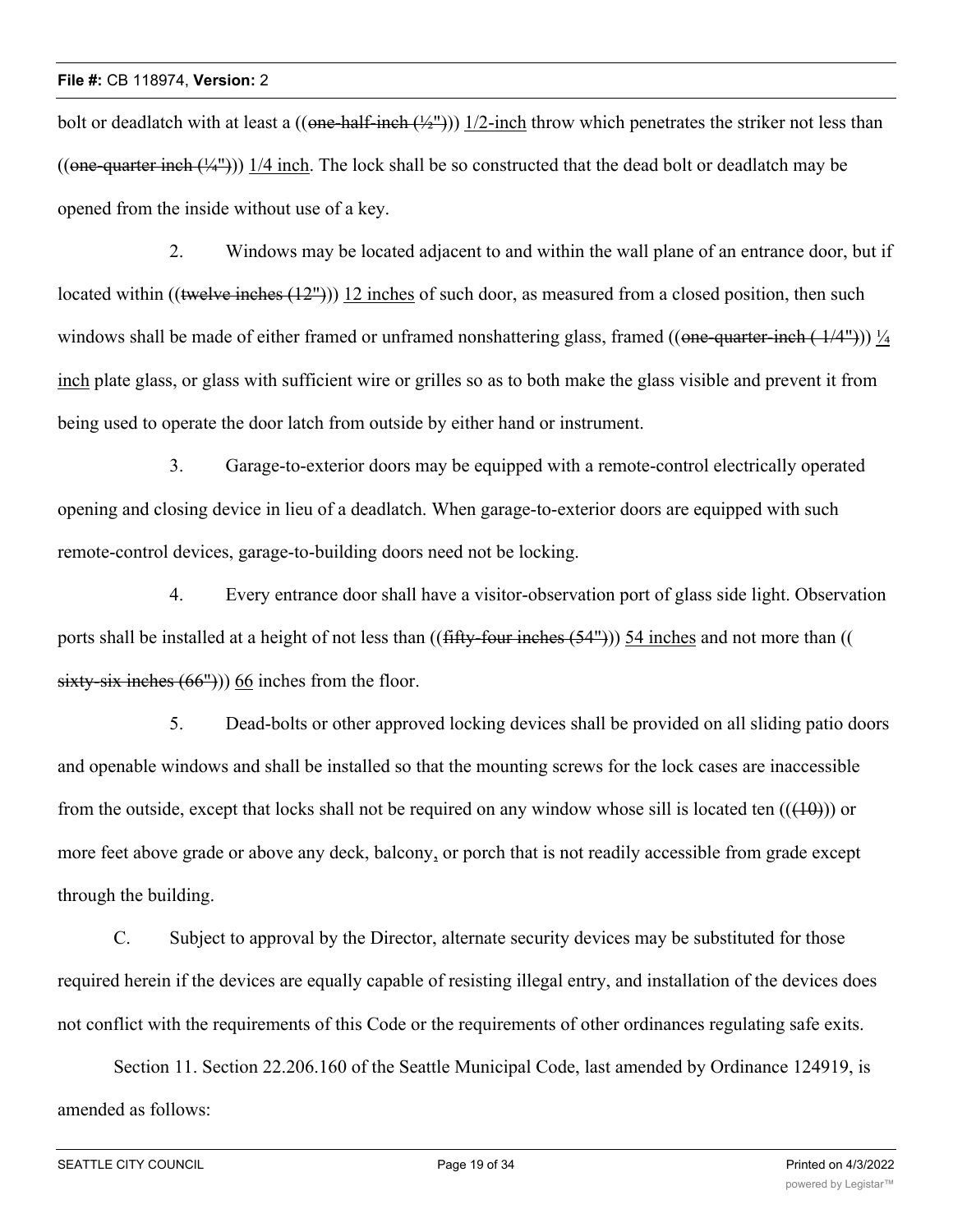#### **22.206.160 Duties of owners**

A. It shall be the duty of all owners, regardless of any lease provision or other agreement that purports to transfer the owner's responsibilities hereunder to an operator, manager, or tenant, to:

1. Remove all garbage, rubbish, and other debris from the premises;

2. Secure any building which became vacant against unauthorized entry as required by Section 22.206.200 of this Code;

3. Exterminate insects, rodents, and other pests which are a menace to public health, safety, or welfare. Compliance with the Director's Rule governing the extermination of pests shall be deemed compliance with this subsection 22.206.160.A.3;

4. Remove from the building or the premises any article, substance, or material imminently hazardous to the health, safety, or general welfare of the occupants or the public, or which may substantially contribute to or cause deterioration of the building to such an extent that it may become a threat to the health, safety, or general welfare of the occupants or the public;

5. Remove vegetation and debris as required by Section 10.52.030;

6. Lock or remove all doors and/or lids on furniture used for storage, appliances, and furnaces which are located outside an enclosed, locked building or structure;

7. Maintain the building and equipment in compliance with the minimum standards specified in Sections 22.206.010 through 22.206.140 and in a safe condition, except for maintenance duties specifically imposed in ((this)) Section 22.206.170 on the tenant of the building; provided that this subsection 22.206.160.A.7 shall not apply to owner-occupied dwelling units in which no rooms are rented to others;

8. Affix and maintain the street number to the building in a conspicuous place over or near the principal street entrance or entrances or in some other conspicuous place. This provision shall not be construed to require numbers on either appurtenant buildings or other buildings or structures where the Director finds that the numbering is not appropriate. Numbers shall be easily legible, in contrast with the surface upon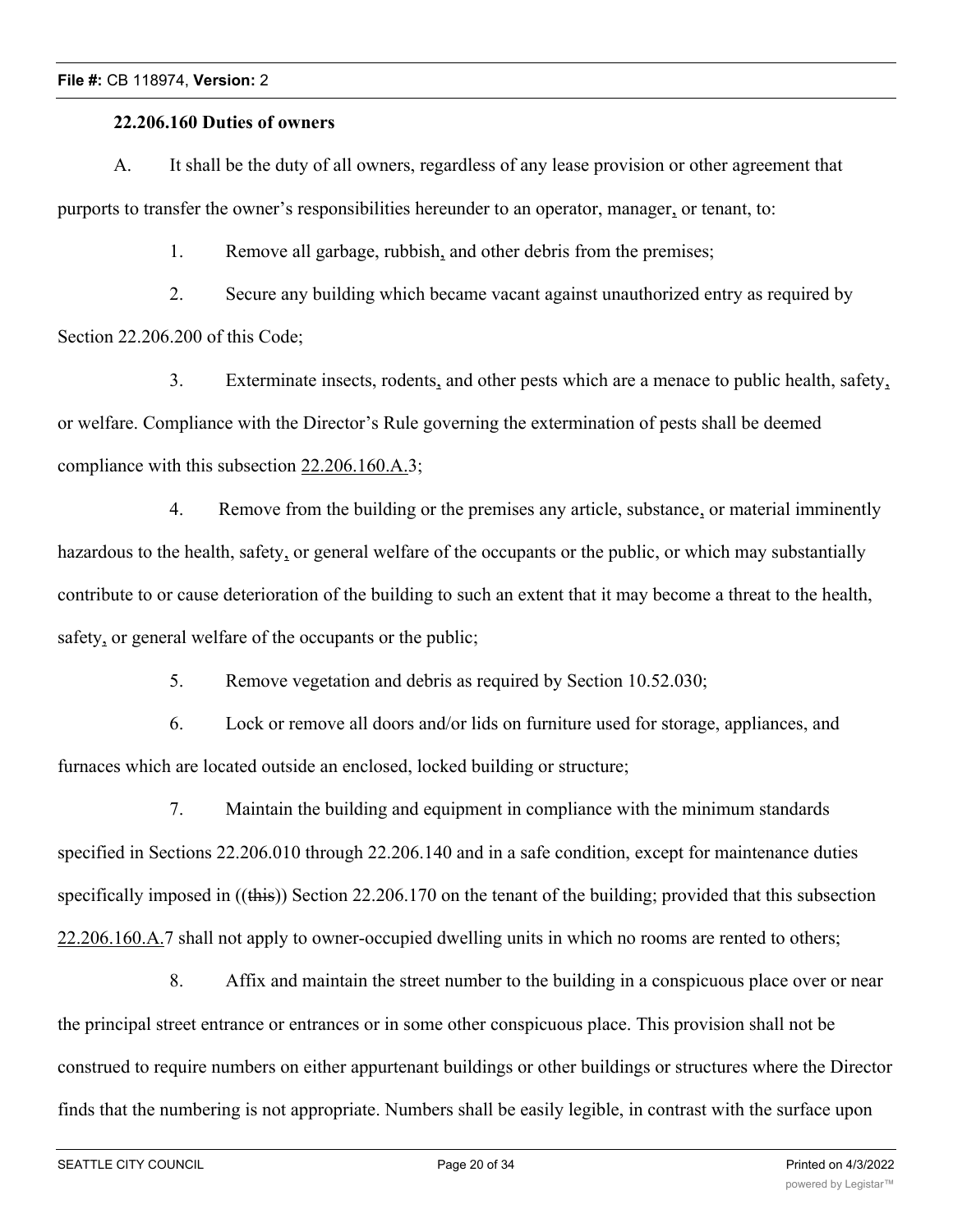which they are placed. Figures shall be no less than 2 inches high;

9. Maintain the building in compliance with the requirements of Section ((3403.1)) 3401.2 of the Seattle Building Code;

10. Comply with any emergency order issued by the Department of Construction and Inspections; ((and))

11. Furnish tenants with keys for the required locks on their respective housing units and building entrance doors;  $((.)$  and

12. Maintain electricity, water, and gas (if provided) service equipment for each dwelling unit in good working order.

B. It shall be the duty of all owners of buildings that contain rented housing units, regardless of any lease provision or other agreement that purports to transfer the owner's responsibilities hereunder to an operator, manager, or tenant, to:

1. Maintain in a clean and sanitary condition the shared areas, including yards and courts, of any building containing two or more housing units;

2. Supply enough garbage cans or other approved containers of sufficient size to contain all garbage disposed of by such tenants;

3. Maintain heat in all ((occupied)) habitable rooms, baths, and toilet rooms at an inside temperature, as measured at a point 3 feet above the floor and 2 feet from exterior walls, of at least 68 degrees Fahrenheit between the hours of 7 a.m. and 10:30 p.m. and 58 degrees Fahrenheit between the hours of 10:30 p.m. and 7 a.m. from September 1 until June 30, ((when the owner)) unless the tenant is contractually obligated to provide heat;

4. Install smoke detectors on the ceiling or on the wall not less than 4 inches nor more than 12 inches from the ceiling at a point or points centrally located in a corridor, ((or area in each housing unit)) inside each sleeping room, and immediately outside each sleeping room, and test smoke detectors when each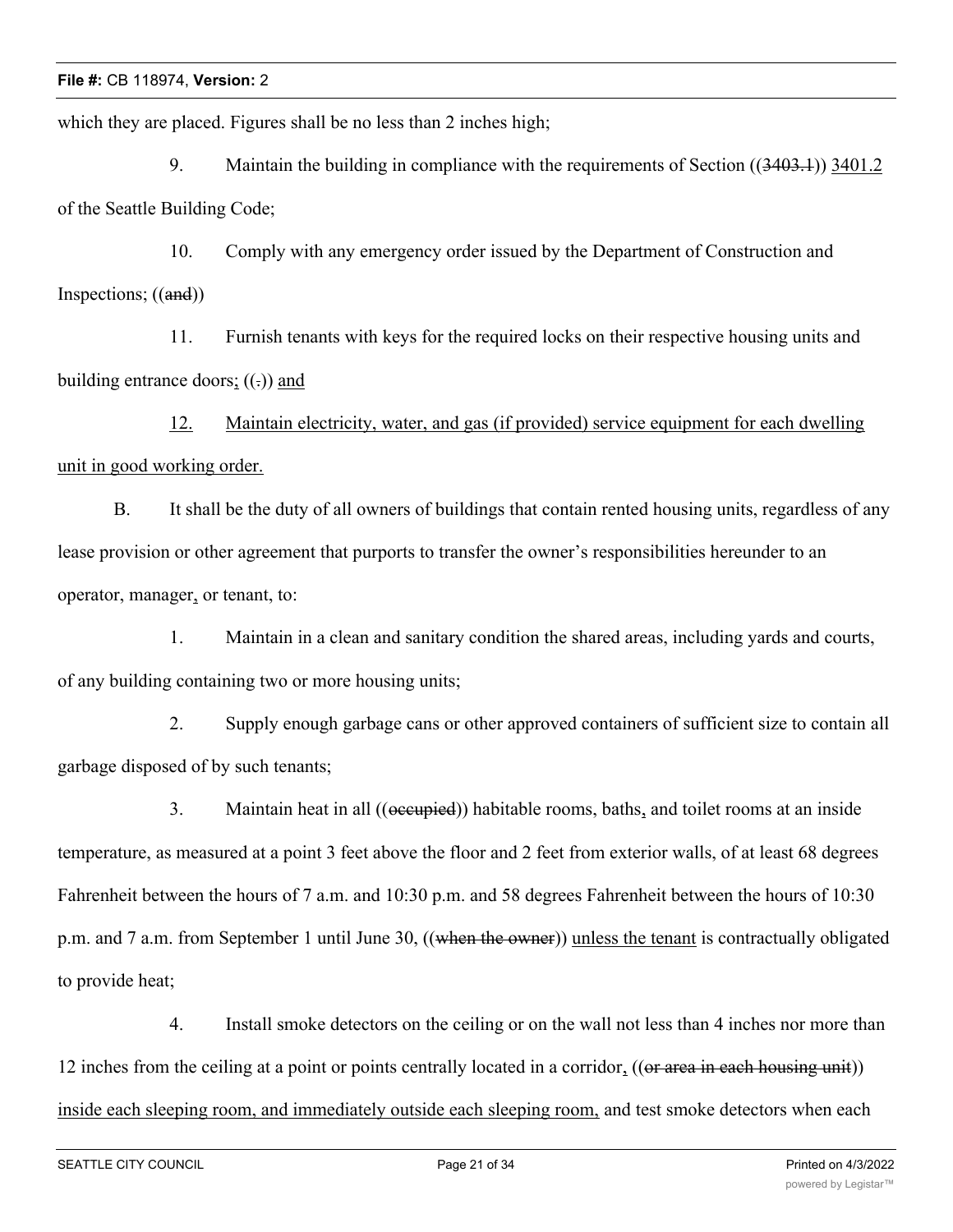housing unit becomes vacant;

5. Install carbon monoxide alarms outside each sleeping room and on each level of the dwelling unit, and inside any sleeping room that contains a fuel-burning appliance or fireplace, and test carbon monoxide alarms when each housing unit becomes vacant;

 $((5))$  6. Make all needed repairs or replace smoke detectors and carbon monoxide alarms with operating devices before a unit is reoccupied; and

 $((6))$  7. Instruct tenants as to the purpose, operation, and maintenance of the detectors and alarms and have the tenant sign a statement of understanding.

C. Just cause eviction

1. Pursuant to provisions of the ((state)) Washington State Residential Landlord-Tenant Act (RCW 59.18.290), owners may not evict residential tenants without a court order, which can be issued by a court only after the tenant has an opportunity in a show cause hearing to contest the eviction (RCW 59.18.380). Owners of housing units shall not evict or attempt to evict any tenant, or otherwise terminate or attempt to terminate the tenancy of any tenant unless the owner can prove in court that just cause exists. Owners may not evict residential tenants from rental housing units if the units are not registered with the Seattle Department of Construction and Inspections as required by Section 22.214.040, regardless of whether just cause for eviction may exist. An owner is in compliance with this registration requirement if the rental housing unit is registered with the Seattle Department of Construction and Inspections before entry of a court order authorizing eviction or before a writ of restitution is granted. A court may grant a continuance in an eviction action in order to give the owner time to register the rental housing unit. The reasons for termination of tenancy listed below, and no others, shall constitute just cause under this Section 22.206.160:

\* \* \*

2. Any rental agreement provision which waives or purports to waive any right, benefit or entitlement created by this subsection ((22.206.160.C.1.p)) 22.206.160.C shall be deemed void and of no lawful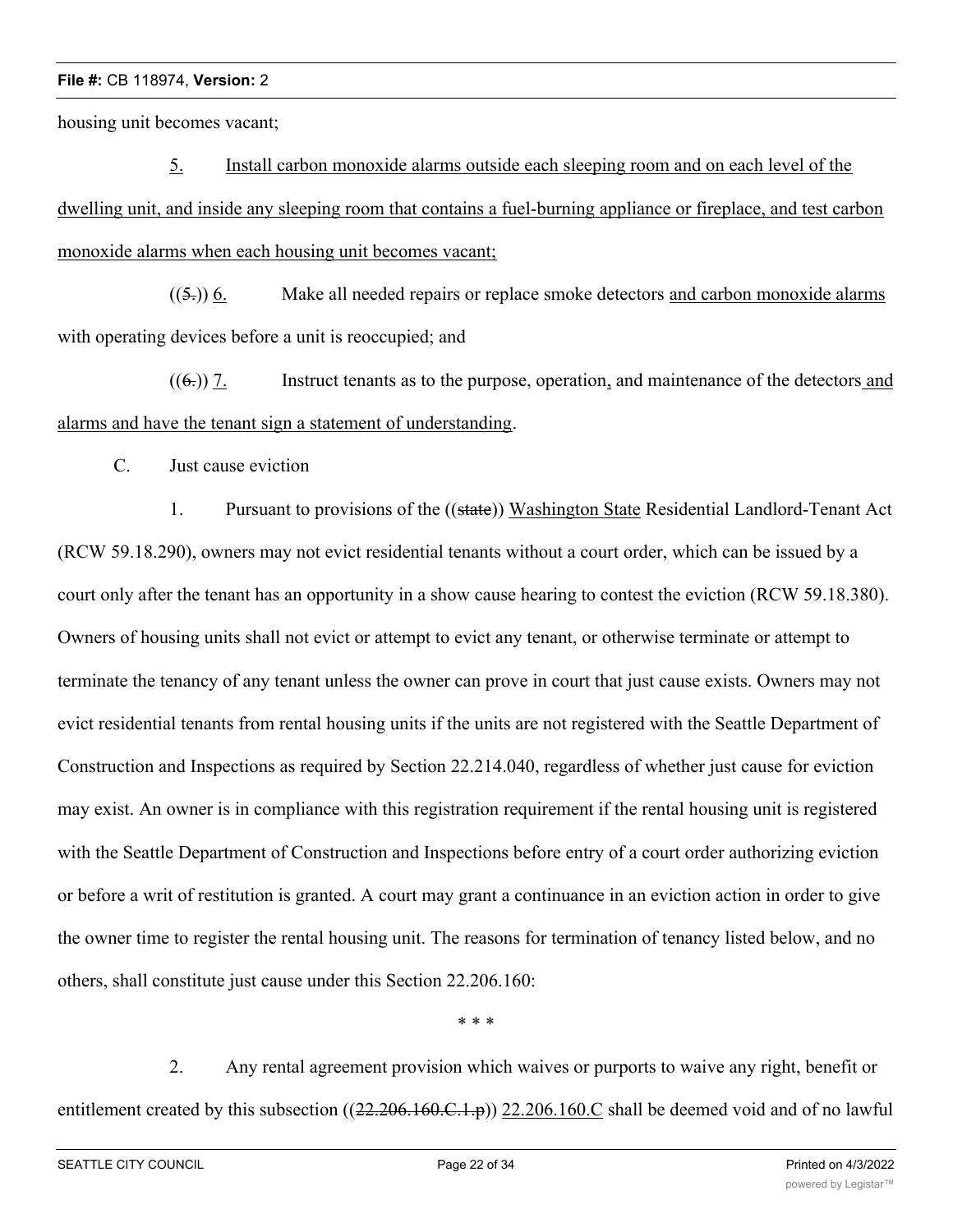force or effect.

\* \* \*

Section 12. Section 22.206.170 of the Seattle Municipal Code, last amended by Ordinance 113545, is amended as follows:

### **22.206.170 Duties of tenants ((.))**

It shall be the duty of every tenant to:

A. Maintain in a clean and sanitary condition the part or parts of the building and the premises occupied or controlled by the tenant;

B. Store and dispose of all garbage and rubbish in a clean, sanitary, and safe manner in garbage cans or other approved containers provided by the owner;

C. Comply with reasonable requests of the owner for the prevention or elimination of infestation, including granting reasonable access for extermination or preventive measures by the owner;

D. Exercise reasonable care in the use and operation of electrical and plumbing fixtures and maintain all sanitary facilities, fixtures, and equipment in a clean and sanitary condition;

E. Within a reasonable time, repair or pay for the reasonable cost of repair of all damage to the building caused by the negligent or intentional act of the tenant or the invitees or licensees of the tenant;

F. Grant reasonable access to the owner of the building for the purpose of inspection by the Director, or maintenance or repairs by the owner in the performance of any duty imposed on the owner by this Code;

G. Refrain from placing or storing in the building or on the premises thereof any article, substance, or material imminently dangerous to the health, safety, or general welfare of any occupant thereof or of the public, or which may substantially contribute to or cause deterioration of the building; and

H. Test according to the manufacturer's recommendations and keep in good working condition, including replacing batteries if needed, all smoke detectors and carbon monoxide alarms in the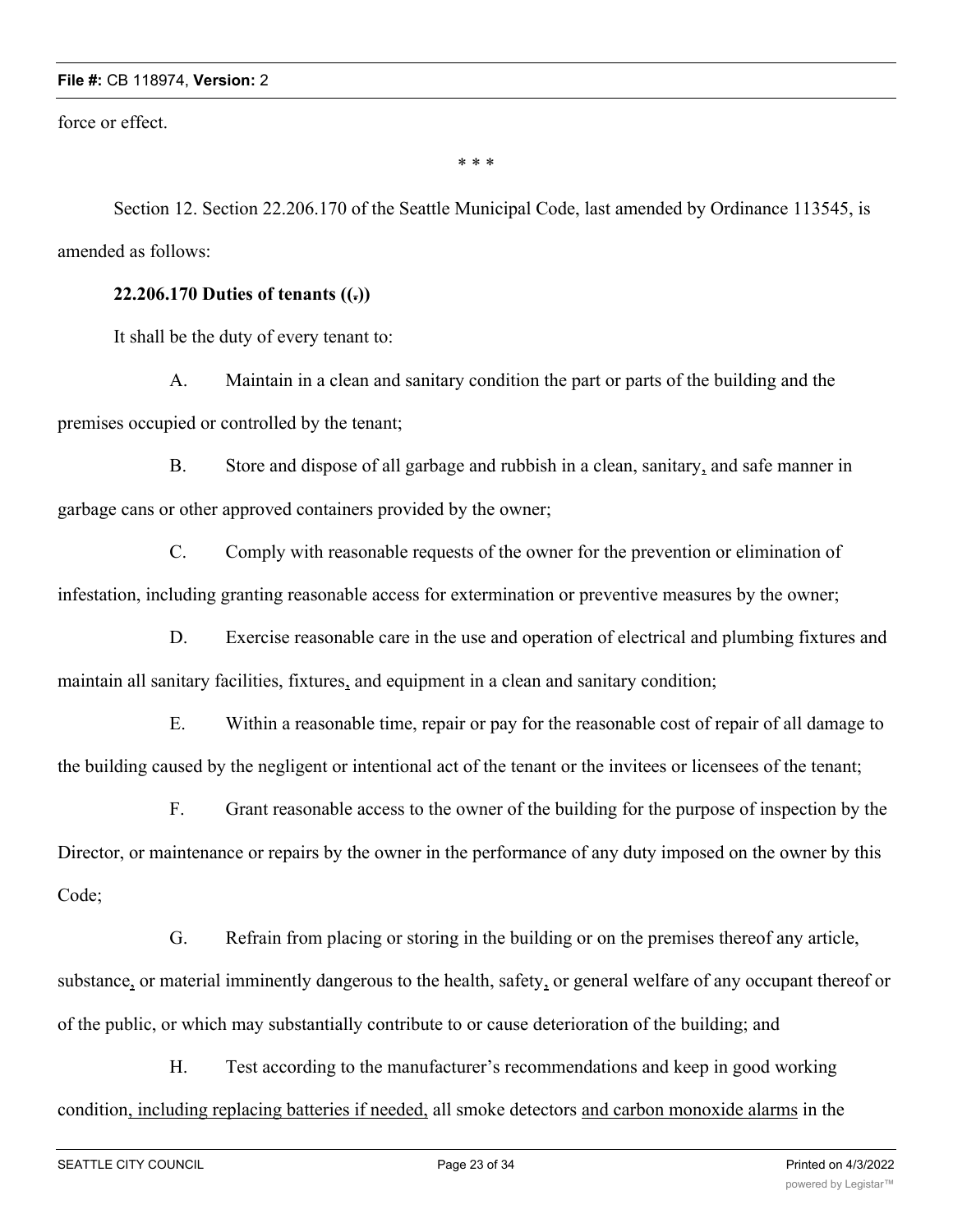dwelling unit required by law.

Section 13. Section 22.214.050 of the Seattle Municipal Code, last amended by Ordinance 124312, is amended as follows:

## **22.214.050 Inspection and certificate of compliance required**

A. The Department shall periodically select, from registered properties containing rental housing units, the properties that shall be inspected by a qualified rental housing inspector for certification of compliance. The property selection process shall be based on a random methodology adopted by rule, and shall include at least ten percent of all registered rental properties per year. Newly ((-)) constructed or substantially ((- )) altered properties that receive final inspections or a first certificate of occupancy and register after January 1, 2014, shall be included in the random property selection process after the date the property registration is required to be renewed for the first time. After a property is selected for inspection, the Department shall provide at least 60 days' advance written notice to the owner or owner's agent to notify them that an inspection of the property is required. If a rental property owner chooses to hire a private qualified rental housing inspector, the property owner or owner's agent shall notify the Department a minimum of five and a maximum of ten calendar days prior to the scheduled inspection, at which time the Department shall inform the property owner or owner's agent of the units selected for inspection. If the rental property owner chooses to hire a Department inspector, the Department shall inform the property owner or owner's agent of the units selected for inspection no earlier than ten calendar days prior to the inspection.

B. The Department shall ensure that all properties registered under this Chapter 22.214 shall be inspected at least once every ten years, or as otherwise allowed or required by any federal, state, or city code. In addition, at least ten percent of properties whose prior inspections are more than five years old shall be reinspected each year. The Director shall by rule determine the method of selecting properties for reinspection.

C. If the Department receives a complaint regarding a rental housing unit regulated under this program, the Department shall request that an interior inspection of the rental housing unit identified in the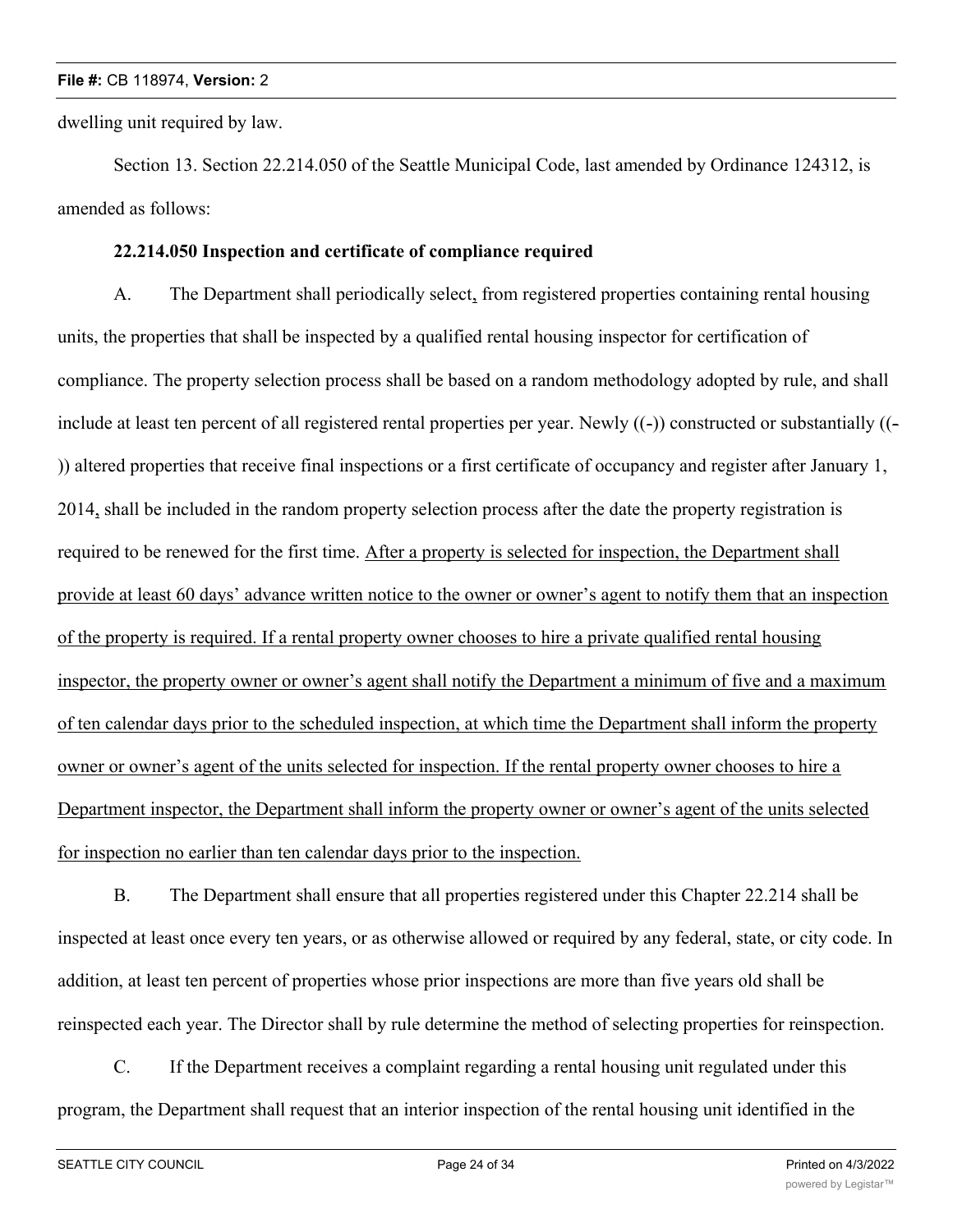complaint be conducted by a Department inspector using the general authority, process, and standards of the full Housing and Building Maintenance Code, Chapters 22.200 through 22.208 of the Seattle Municipal Code. If, after inspecting the rental housing unit the Department received the complaint on, the Department determines the rental housing unit violates the standards in subsection 22.214.050.M and causes the rental housing unit to fail inspection under this Chapter 22.214, the Director may require that any other rental housing units covered under the same registration on the property be inspected following the procedures of this ((section )) Section 22.214.050 for inspection timing, giving notice to tenants, and submitting a certificate of compliance. The inspection of any other rental housing units may be conducted by a private qualified rental housing inspector.

D. If a property subject to this Chapter 22.214 has within two years preceding the adoption of this Chapter 22.214 been subject to two or more notices of violation or one or more emergency orders of the Director for violating the standards in Chapters 22.200 through 22.208 of the Seattle Municipal Code where enforced compliance was achieved by the Department or the violation upheld in a final court decision, the rental property shall be selected for inspection during 2015 or within the first year of required inspections, consistent with the provisions of subsections 22.214.050.E through 22.214.050.M.

E. A certificate of compliance shall be issued by a qualified rental housing inspector, based upon the inspector's physical inspection of the interior and exterior of the rental housing units, and the inspection shall be conducted not more than 60 days prior to the certificate of compliance date.

F. The certificate of compliance,  $((that))$  which shall be submitted by the property owner or owner's agent within 60 days of receiving notice of a required inspection under this Section 22.214.050, shall:

1. Certify compliance with the standards as required by this Chapter 22.214 for each rental housing unit that was inspected;

2. State the date of the inspection and the name, address, and telephone number of the qualified rental housing inspector who performed the inspection;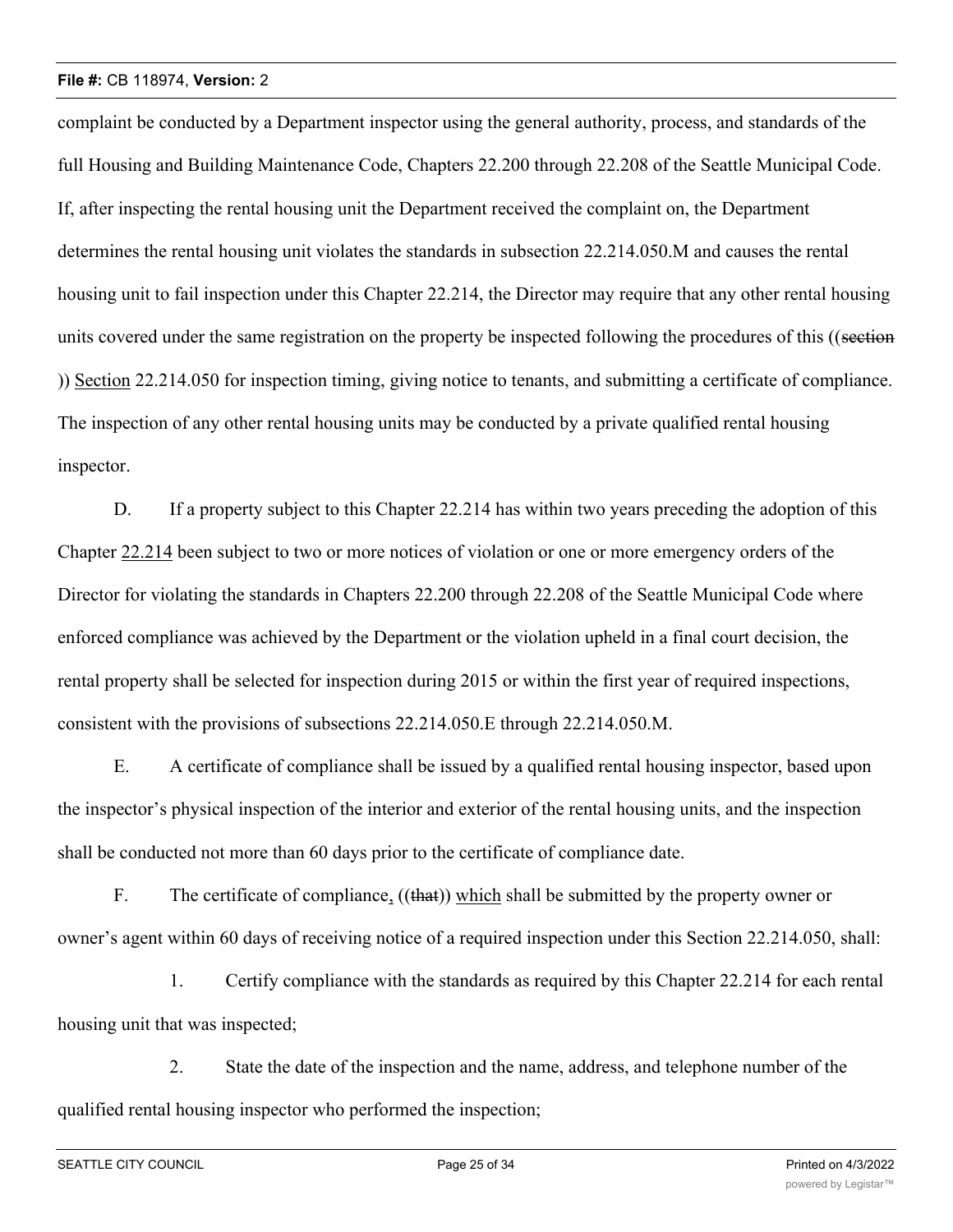and

3. State the name, address, and telephone number of the property owner or owner's agent;

4. Contain a statement that the qualified rental housing inspector personally inspected all rental housing units listed on the certificate of compliance.

G. Inspection of rental housing units for a certificate of compliance according to subsections 22.214.050.A and 22.214.050.B shall be accomplished as follows:

1. In buildings that contain more than one rental housing unit, a property owner may choose to ((have all of the rental housing units inspected by a qualified rental housing inspector. If the building has not had Housing and Building Maintenance Code violations reported to and verified by the Department through enforced compliance or a final court decision that would have caused a unit to fail inspection under this Chapter 22.214 within any preceding 12 months or since the last inspection required by this Chapter 22.214, whichever is the most recent, an applicant may choose to)) have only a sample of the rental housing units inspected. If the applicant chooses to have a sample of the rental housing units inspected, ((the following requirements shall apply:

a. For buildings containing 20 or fewer rental housing units, a minimum of two units are required to be inspected; or

b. For buildings containing more than 20 rental housing units, 15)) 20 percent of the rental housing units, rounded up to the nearest whole number, are required to be inspected, up to a maximum of 50 rental housing units in each building.

2. The Department shall select the rental housing units to be inspected under this Section 22.214.050 using a methodology adopted by rule.

3. If a rental housing unit selected by the Department fails the inspection, the Department may require that up to 100 percent of the rental housing units in the building where the unit that failed inspection is located be inspected for a certificate of compliance according to this Section 22.214.050. The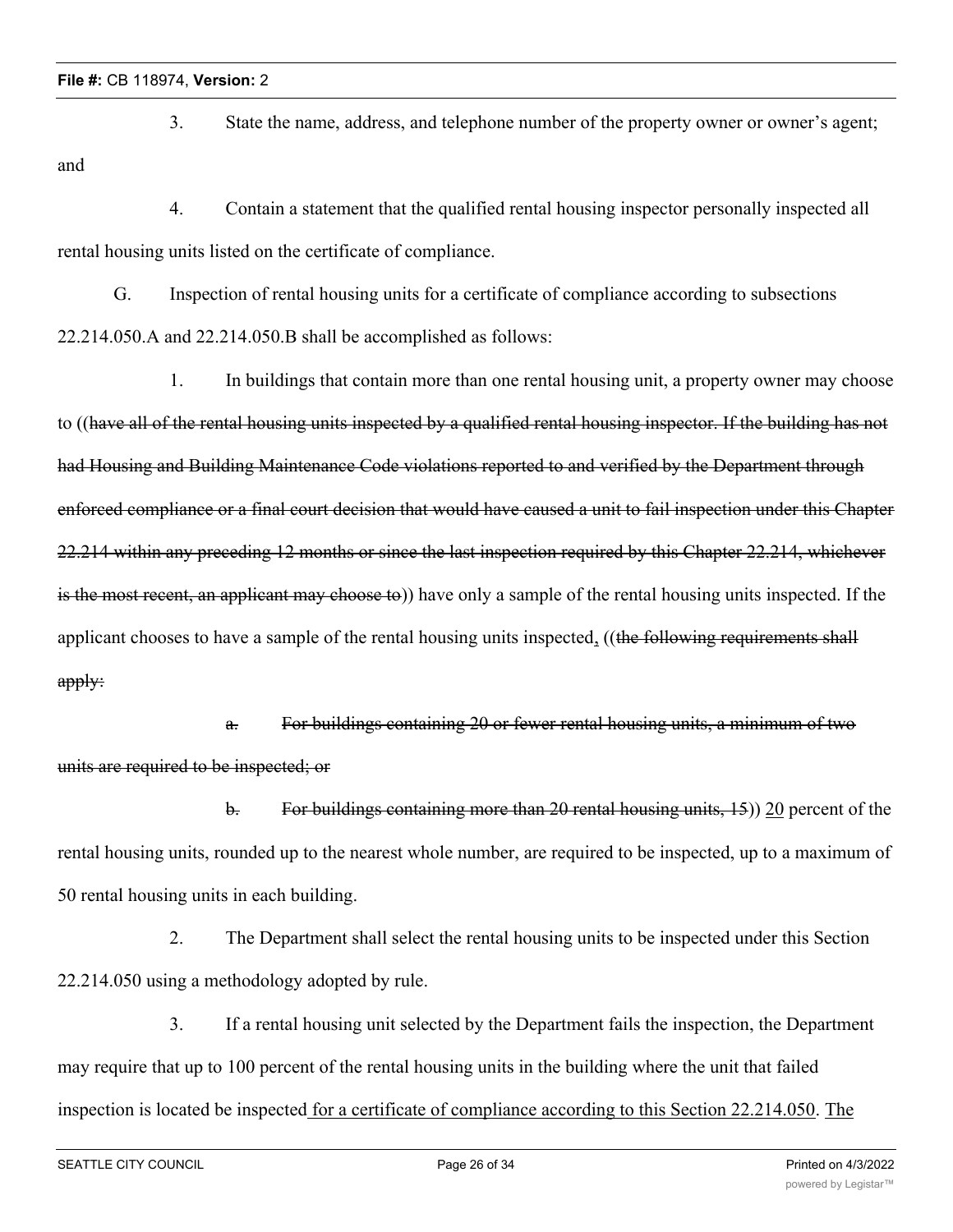Department shall use the following criteria to determine when additional units shall be inspected:

a. If two or more rental housing units selected for inspection, or twenty percent or more of the inspected units, whichever is greater, fail the inspection due to not meeting the same checklist item (s) required by subsection 22.214.050.L, an additional 20 percent of the units on the property, rounded up to the nearest whole number, shall be inspected. If any of the additional rental housing units selected for inspection fail the inspection due to the same condition(s), 100 percent of the units in the building shall be inspected.

b. If any single rental housing unit selected for inspection has five or more failures of different checklist items required by subsection 22.214.050.L, an additional 20 percent of units on the property, rounded up to the nearest whole number, shall be inspected. If any of the additional rental housing units selected for inspection also contain five or more failures, 100 percent of the units in the building shall be inspected.

c. If the Director determines that an inspection failure in any rental housing unit selected for inspection indicates potential maintenance or safety issues in other units in the building, the Director may require that up to 100 percent of units be inspected. The Director may by rule determine additional criteria and methods for selecting additional units for inspection.

H. Notice of inspection to tenants  $((.)$ 

1. After the Department selects the rental housing units to be inspected, and the Department has provided written notice to the owner or owner's agent of the units to be inspected, the owner or owner's agent shall, prior to any scheduled inspection, provide at least two days' advance written notice to all tenants residing in all rental housing units on the property advising the tenants that:

a. Some, or all, of the rental housing units will be inspected. If only a sample of the units will be inspected, the notice shall identify the rental housing units to be inspected;

b. A qualified rental housing inspector will enter the rental housing unit for purposes of performing an inspection according to this Chapter 22.214;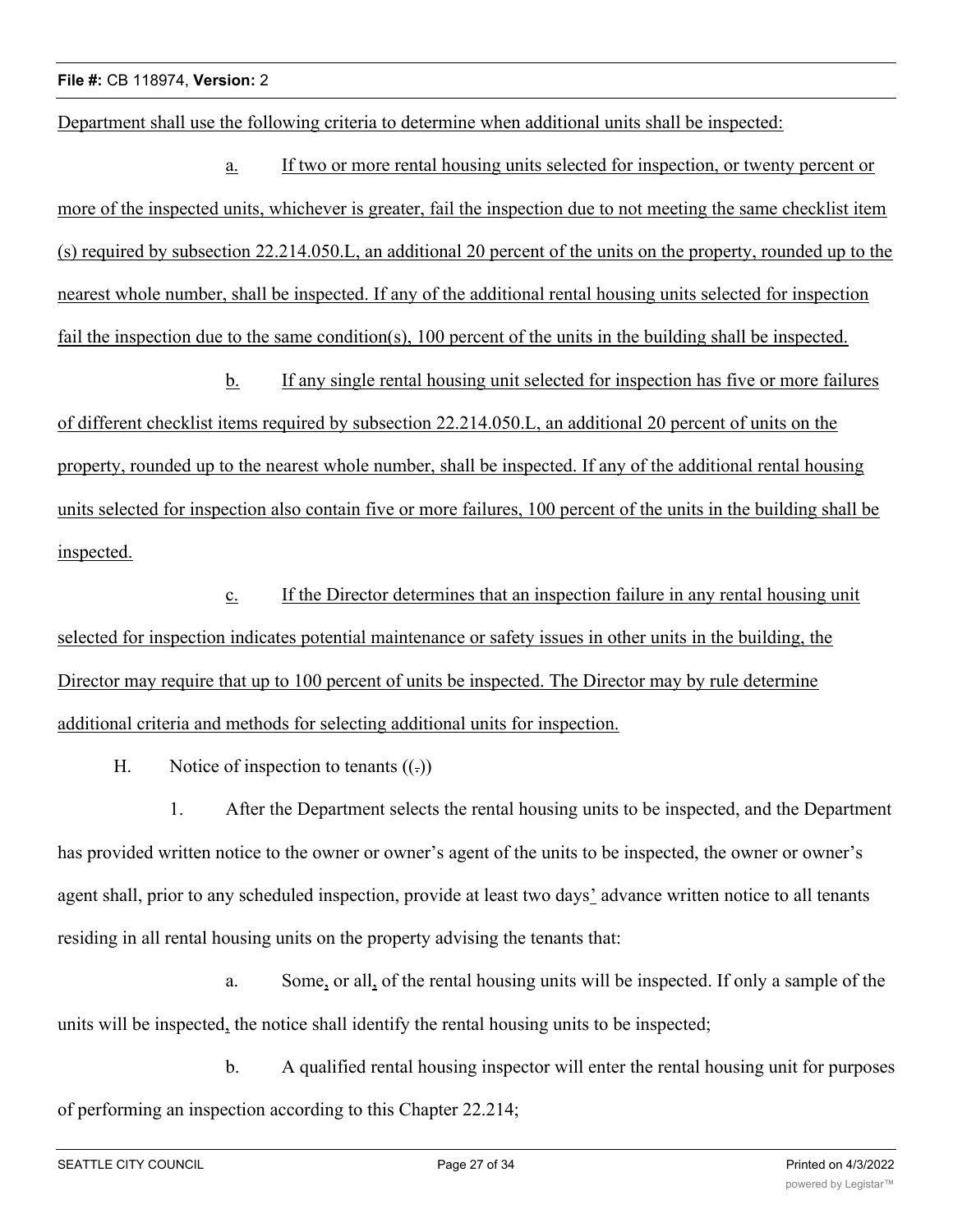c. The inspection will occur on a specifically  $((-)$ ) identified date and at an approximate time, and the name of the company and person performing the inspection;

d. A tenant shall not unreasonably withhold consent for the owner or owner's agent to enter the property as provided in RCW 59.18.150;

e. The tenant has the right to see the inspector's identification before the inspector enters the rental housing unit;

f. At any time a tenant may request, in writing to the owner or owner's agent, that repairs or maintenance actions be undertaken in his or her unit; and

g. If the owner or owner's agent fails to adequately respond to the request for repairs or maintenance at any time, the tenant may contact the Department about the rental housing unit's conditions without fear of retaliation or reprisal.

2. The contact information for the Department as well as the right of a tenant to request repairs and maintenance shall be prominently displayed on the notice of inspections provided under this subsection 22.214.050.H.

3. The owner or owner's agent shall provide a copy of the notice of inspection to the qualified rental housing inspector on or before the day of the inspection.

I. A rental housing property shall not be selected for inspection under subsection 22.214.050.A

within five years of completing the inspection requirement and obtaining a certificate of compliance, ((shall be valid and used for purposes of complying with the inspection provisions of this Chapter 22.214 for five years from the date the certificate is issued,)) unless the Department determines that the certificate is no longer valid because one or more of the rental units listed in the certificate of compliance no longer meets the standards as required in this Chapter 22.214. When the Department determines a certificate of compliance is no longer valid, the owner may be required to have all rental housing units on the property inspected by a qualified rental housing inspector, obtain a new certificate of compliance, and pay a new registration fee.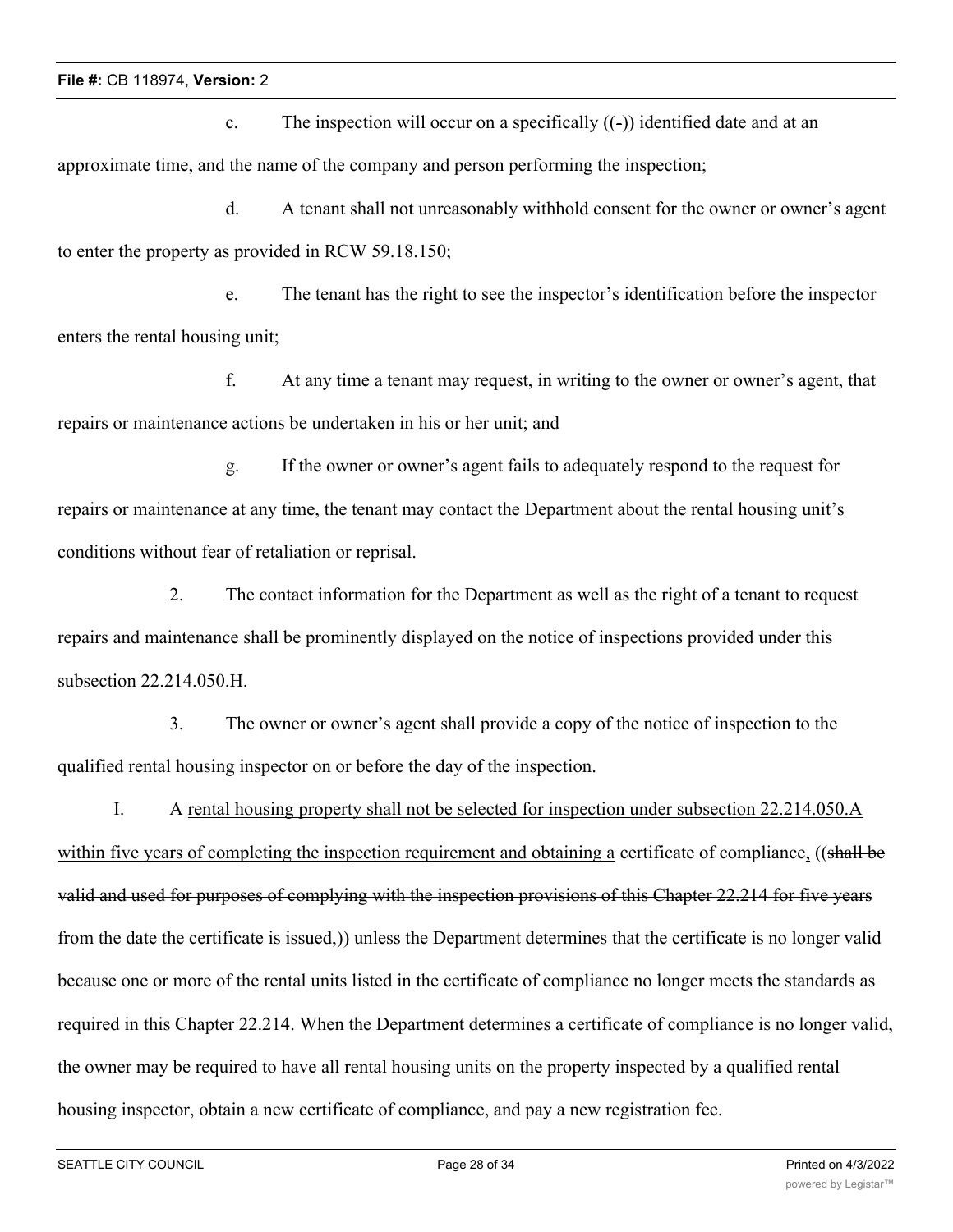J. If a rental property owner chooses to hire a private qualified rental housing inspector and a selected unit of the rental property fails the initial inspection, both the results of the initial inspection and any certificate of compliance must be provided to the Department. The Department shall audit inspection results and certificates of compliance prepared by private qualified rental housing inspectors. ((by reviewing certificates of compliance to determine their completeness and accuracy.)) Based on audit results, the Department may select additional units for inspection in accordance with subsection 22.214.050.G.3. If the Department determines that a violation of this Chapter 22.214 exists, the owner and qualified rental housing inspector shall be subject to all enforcement and remedial provisions provided for in this Chapter 22.214.

K. Nothing in this ((section)) Section 22.214.050 precludes additional inspections conducted at the request or consent of a tenant, under the authority of a warrant, or as allowed by a tenant remedy provided for in ((RCW)) chapter 59.18 RCW, as provided for under this Title 22 of the Seattle Municipal Code, or as allowed by any other City code provision.

L. A ((weighted)) checklist based on the standards identified in subsection 22.214.050.M shall be adopted by rule and used to determine whether a rental housing unit will pass or fail inspection.

M. The following requirements of the Housing and Building Maintenance Code shall be included in the ((weighted)) checklist required by subsection 22.214.050.L and used by a qualified rental housing inspector to determine whether a rental housing unit will pass or fail inspection:

1. The minimum floor area standards for a habitable room contained in ((subsection 22.206.020.A)) Section 22.206.020. ((Section)) Subsection 22.206.020.A shall not apply to single room occupancy units;

2. The minimum sanitation standards contained in the following sections:

a. Subsection 22.206.050.A. Subsection 22.206.050.A shall only apply to a single room occupancy unit if the unit has a bathroom as part of the unit;

b. Subsection 22.206.050.D. Subsection 22.206.050.D shall only apply to a single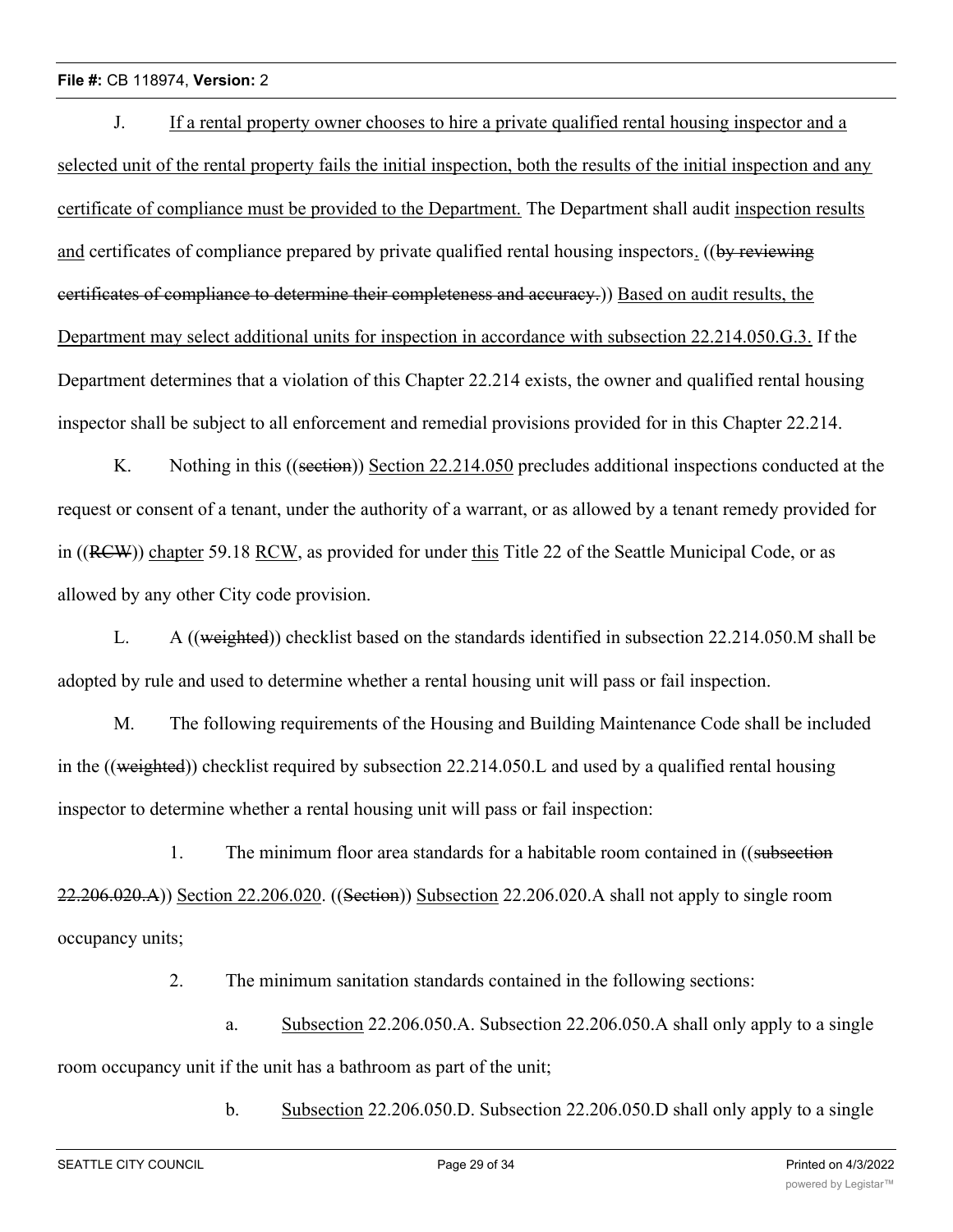room occupancy unit if the unit has a kitchen;

- c. Subsection 22.206.050.E;
- d. Subsection 22.206.050.F;
- e. Subsection 22.206.050.G; and
- f. If a housing unit shares a kitchen or bathroom, the shared kitchen or bathroom

shall be inspected as part of the unit inspection.

- 3. The minimum structural standards contained in ((section)) Section 22.206.060;
- 4. The minimum sheltering standards contained in ((section)) Section 22.206.070;
- 5. The minimum maintenance standards contained in the following subsections:
	- a.  $((subsection))$  Subsection 22.206.080.A;
	- b. Subsection 22.206.080.B;
	- c. Subsection 22.206.080.C;
	- d. Subsection 22.206.080.D.
- 6. The minimum heating standards contained in ((section)) Section 22.206.090;
- 7. The minimum ventilation standards contained in ((section)) Section 22.206.100;
- 8. The minimum electrical standards contained in ((subsection)) Section 22.206.110 ((-A))
- ;
- 9. The minimum standards for mechanical equipment contained in Section 22.206.120;

 $((9))$  10. The minimum standards for ((Emergency Escape Window and Doors)) fire and safety contained in  $((subsection) )$  Section 22.206.130  $((\text{.}J))$ ;

11. The minimum standards for security contained in Section 22.206.140;

 $((10))$  12. The requirements for garbage, rubbish, and debris removal contained in subsection 22.206.160.A.1;

 $((14))$  13. The requirements for extermination contained in subsection 22.206.160.A.3;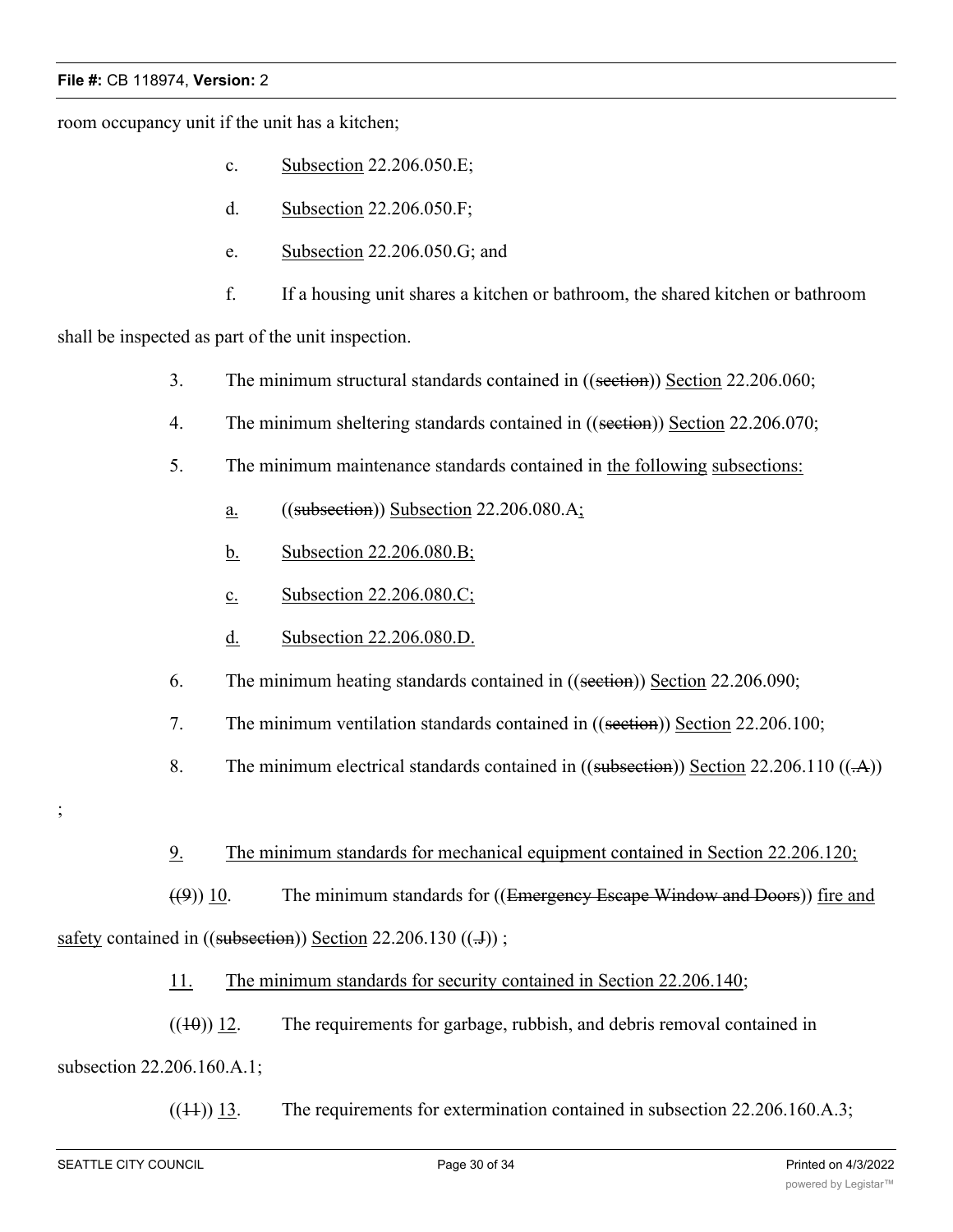$((12))$  14. The requirement to provide the required keys and locks contained in subsection 22.206.160.A.11; ((and))

 $((1\text{--}3))$  15. The requirement to provide and test smoke detectors contained in subsection 22.206.160.B.4; and  $((.)$ 

16. The requirement to provide carbon monoxide alarms contained in subsection 22.206.160.B.5.

Section 14. Section 22.214.086 of the Seattle Municipal Code, last amended by Ordinance 124312, is amended as follows:

## **22.214.086 Penalties**

A. In addition to the remedies available according to Sections 22.214.080 and 22.214.085, and any other remedy available at law or in equity, the following penalties shall be imposed for violating this Chapter 22.214:

1. Any person or entity violating or failing to comply with any requirement of this Chapter 22.214 or rule adopted under this Chapter 22.214 shall be subject to a cumulative civil penalty of \$150 per day for the first ten days the violation or failure to comply exists and \$500 per day for each day thereafter. A separate violation exists for each day there is a violation of or failure to comply with any requirement of this Chapter 22.214 or rule adopted under this Chapter 22.214.

2. Any person or entity that knowingly submits or assists in submitting a falsified certificate of compliance, or knowingly submits falsified information upon which a certificate of compliance is issued, shall be subject to a penalty of \$5,000 in addition to the penalties provided for in subsection (( 22.214.086.B.1)) 22.214.086.A.1.

B. When the Director has issued a notice of violation according to Section 22.214.080, a property owner may  $((, at any time prior to the initiation of a civil enforcement action))$  appeal to the Director the notice of violation or the penalty imposed. The appeal shall be made in writing within ten days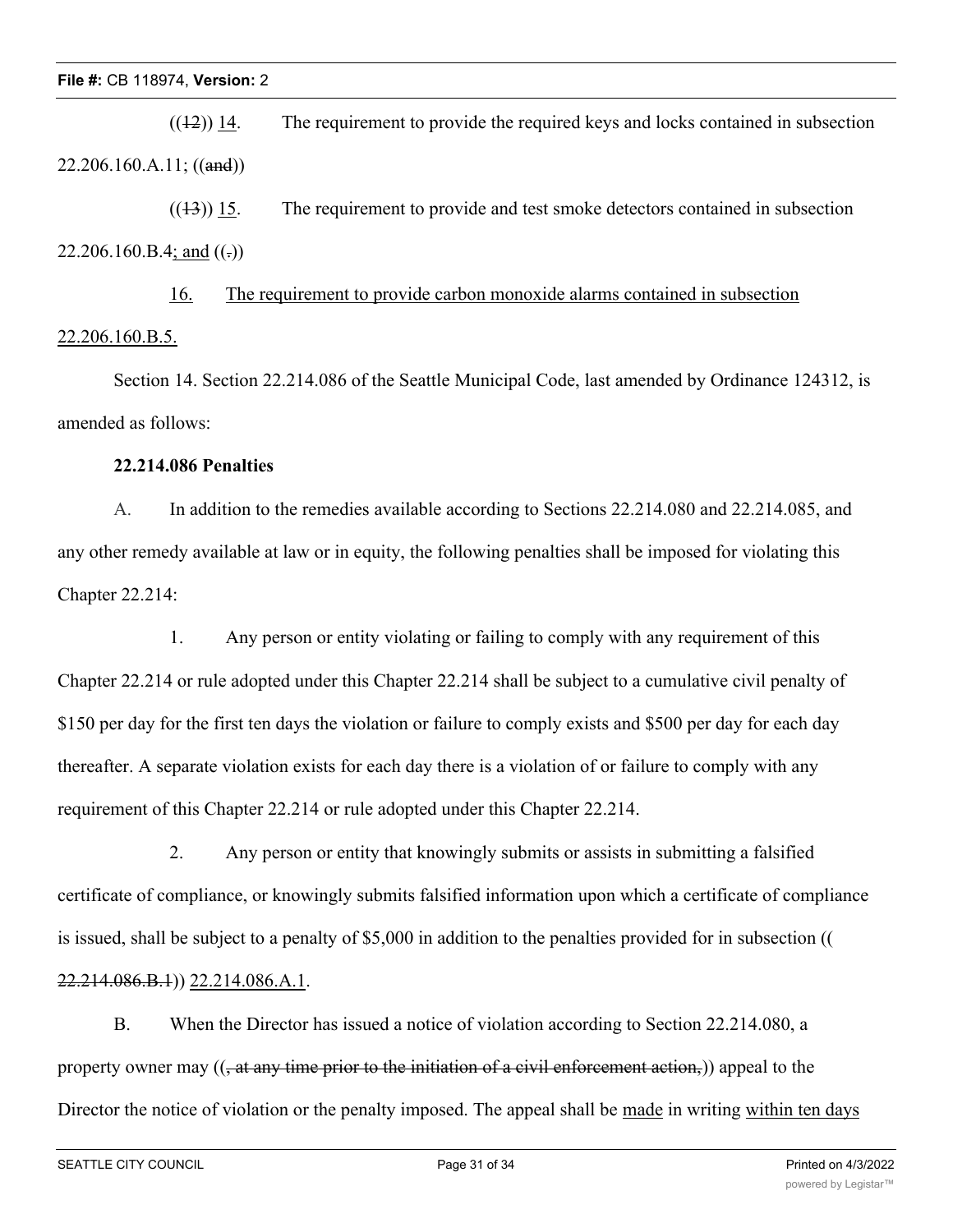after service of the notice of violation. When the last day of the period so computed is a Saturday, Sunday, or federal or City holiday, the period shall run until 5 p.m. of the next business day.

\* \* \*

Section 15. Section 17 of Ordinance 124011 is amended as follows:

Section 17. Beginning in 2014, the Department of ((Planning and Development)) Construction and Inspections shall prepare a written report, to be presented to Council by ((July 31, 2014, and by June 15 of)) March 31 of each ((subsequent)) year, to include an evaluation of the following program elements:

A. The status of rental property registration  $((, \text{including the extent to which})$ previously undisclosed rental housing units have been found and whether those units were then established as legal, registered rental housing units)) and rental property registration renewals;

B. The ((extent to which properties that have been subject to inspection have not completed the inspection within 60 days of notification of selection)) status of rental property inspections including the number and type of inspection failures and resulting property improvements;

C. The ((results of the inspection process when a property with previous code enforcement history has been required to be inspected as a condition of receiving a registration)) extent to which additional RRIO inspections have occurred as a result of a code compliance violation or failure of a RRIO inspection;

D. Whether the fees associated with the ((registration)) program actually ((reflects)) reflect program costs;

E. The ((extent to which inspections)) number and type of code compliance complaints that have occurred on properties ((with a valid registration that have resulted from a complaint)) registered with the RRIO program;

F. The extent to which the civil warrant process has been used; and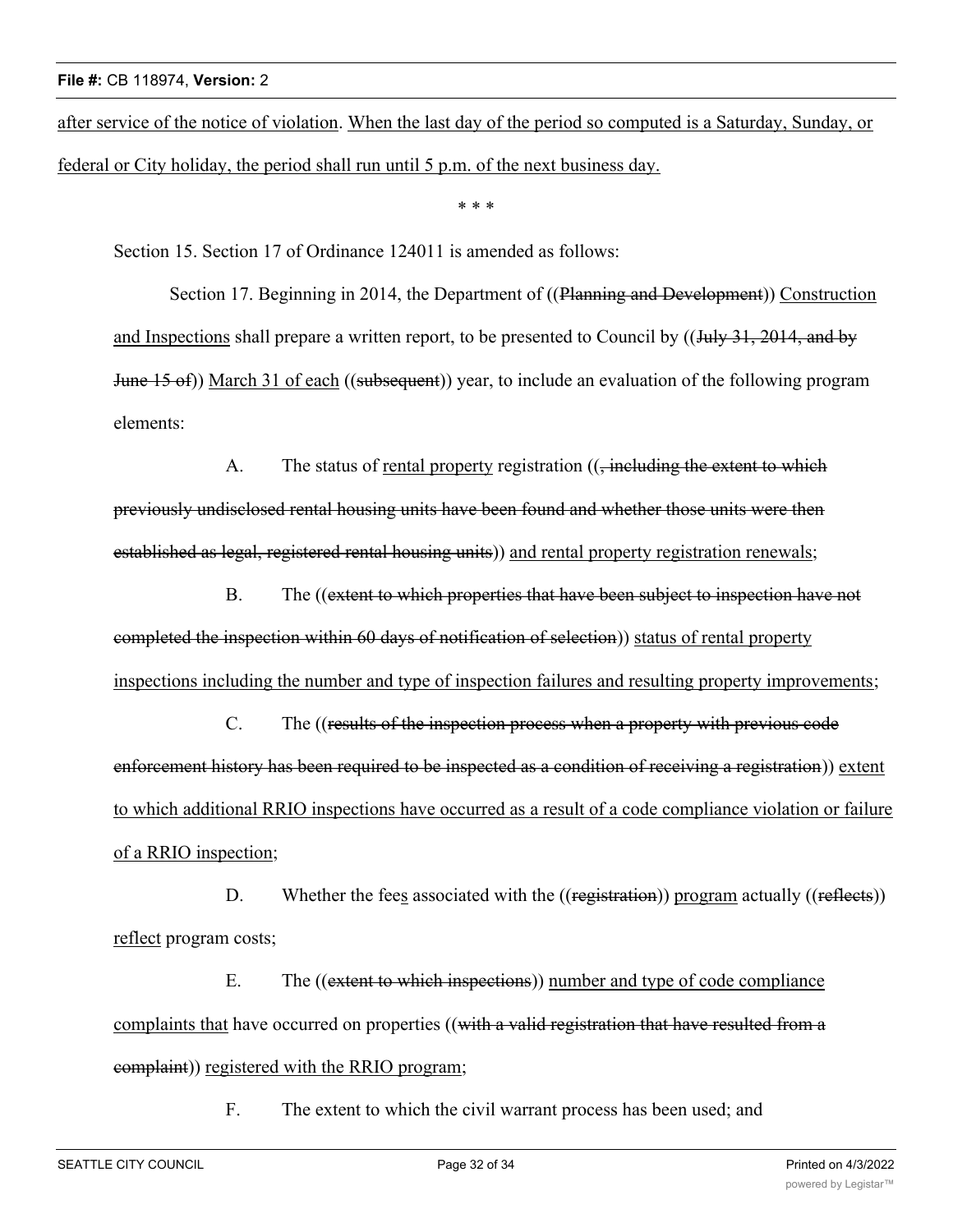G. The extent to which audits of private qualified rental housing inspectors have occurred (( on inspections)) and any related findings.

Section 16. Section 18 of Ordinance 124011 is amended as follows:

Section 18. At least  $((60))$  30 days prior to the Department adopting any rule concerning the  $(($ weighted values assigned to each)) inspection standards identified in subsection 22.214.050.M, the Department shall present the rule to the City Council for review and comment.

Section 17. The City Council requests that the Seattle Department of Construction and Inspections (SDCI) prepare recommendations to adjust the RRIO registration and inspection fees before the first RRIO registration renewals begin in 2019. When considering adjustments to the program fees, SDCI shall evaluate if any imbalances in the current or proposed fee structure exist for small landlords, and make adjustments to address any identified inequalities. Any adjustments should ensure that the fees cover the cost of administering the RRIO program.

Section 18. Tenants shall receive (1) an RRIO inspection completion notice stating whether their unit passed or failed the inspection; (2) contact information for SDCI's Code Compliance Division if the tenant(s) have questions or concerns; and (3) a survey to tenants on the RRIO inspection process.

Section 19. Severability. The provisions of this ordinance are declared to be separate and severable. The invalidity of any clause, sentence, paragraph, subdivision, section, or portion of this ordinance, or the invalidity of its application to any person or circumstance, does not affect the validity of the remainder of this ordinance or the validity of its application to other persons or circumstances.

Section 20. This ordinance shall take effect and be in force 30 days after its approval by the Mayor, but if not approved and returned by the Mayor within ten days after presentation, it shall take effect as provided by Seattle Municipal Code Section 1.04.020.

Passed by the City Council the \_\_\_\_\_\_\_ day of \_\_\_\_\_\_\_\_\_\_\_\_\_\_\_\_\_\_\_\_\_\_\_\_, 2017, and signed by me in open session in authentication of its passage this \_\_\_\_\_ day of \_\_\_\_\_\_\_\_\_\_\_\_\_\_\_\_\_\_\_\_\_, 2017.